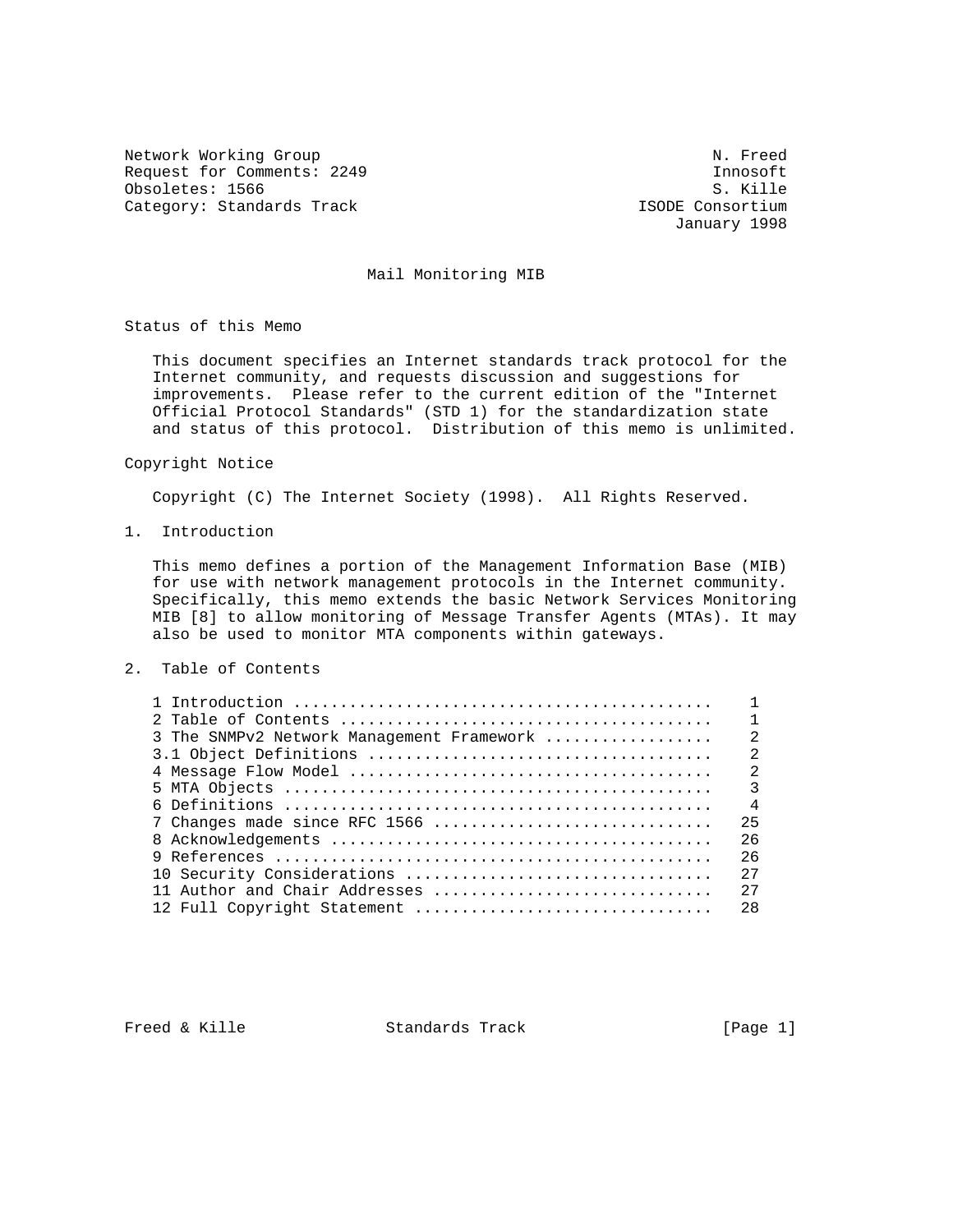## 3. The SNMPv2 Network Management Framework

 The SNMPv2 Network Management Framework consists of seven major components. They are:

- o RFC 1902 [1] which defines the SMI, the mechanisms used for describing and naming objects for the purpose of management.
- o RFC 1903 [2] defines textual conventions for SNMPv2.
- o RFC 1904 [3] defines conformance statements for SNMPv2.
- o RFC 1905 [4] defines transport mappings for SNMPv2.
- o RFC 1906 [5] defines the protocol operations used for network access to managed objects.
- o RFC 1907 [6] defines the Management Information Base for SNMPv2.
- o RFC 1908 [7] specifies coexistance between SNMP and SNMPv2.

 The Framework permits new objects to be defined for the purpose of experimentation and evaluation.

## 3.1. Object Definitions

 Managed objects are accessed via a virtual information store, termed the Management Information Base or MIB. Objects in the MIB are defined using the subset of Abstract Syntax Notation One (ASN.1) defined in the SMI. In particular, each object type is named by an OBJECT IDENTIFIER, an administratively assigned name. The object type together with an object instance serves to uniquely identify a specific instantiation of the object. For human convenience, we often use a textual string, termed the descriptor, to refer to the object type.

4. Message Flow Model

 A general model of message flow inside an MTA has to be presented before a MIB can be described. Generally speaking, message flow is modelled as occuring in four steps:

- (1) Messages are received by the MTA from User Agents, Message Stores, other MTAs, and gateways.
- (2) The "next hop" for the each message is determined. This is simply the destination the message is to be transmitted to; it may or may not be the final destination of the message.

Freed & Kille Standards Track [Page 2]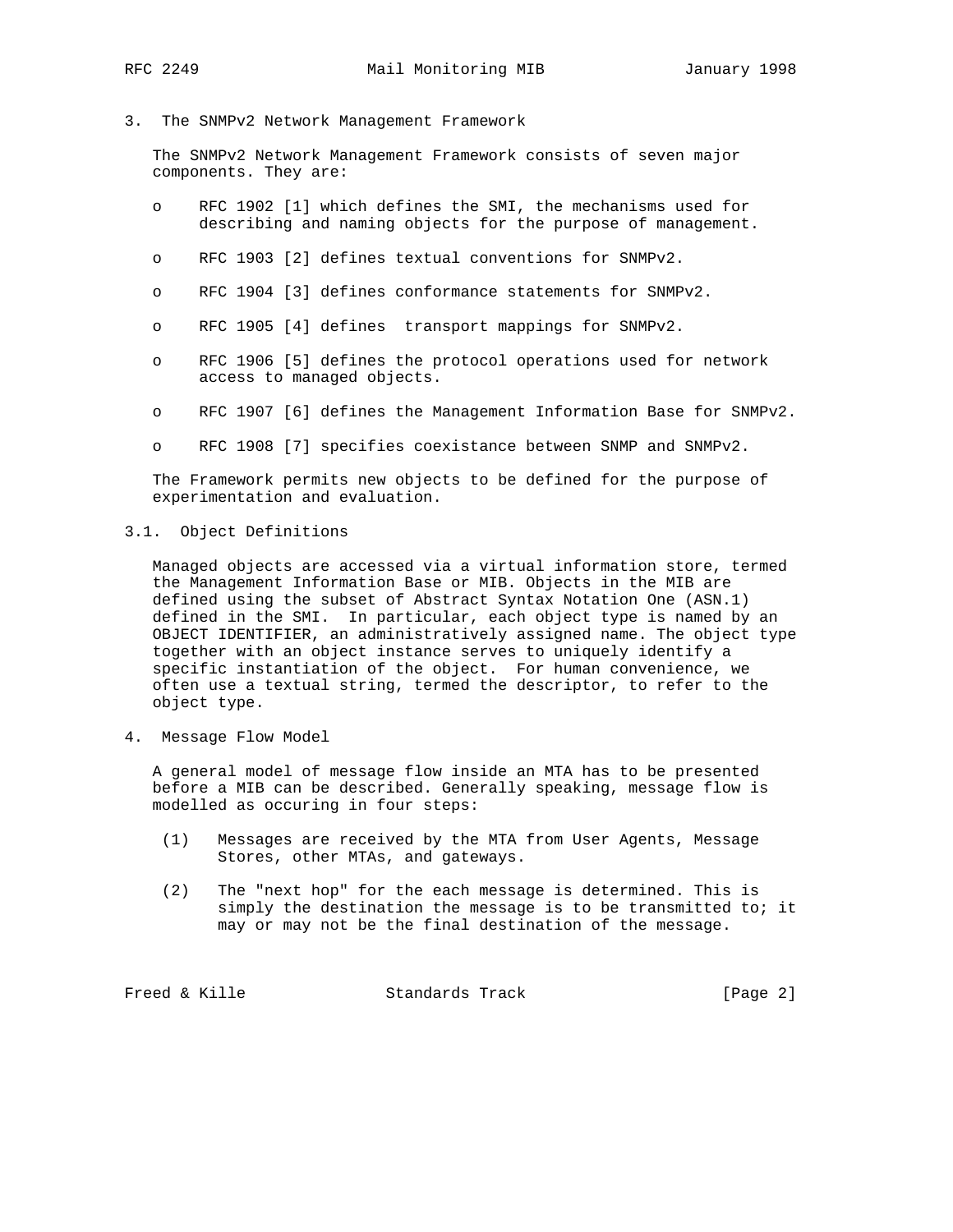Multiple "next hops" may exist for a single message (as a result of either having multiple recipients or distribution list expansion); this may make it necessary to duplicate messages.

- (3) If necessary messages are converted into the format that's appropriate for the next hop. Conversion operations may be successful or unsuccessful.
- (4) Messages are transmitted to the appropriate destination, which may be a User Agent, Message Store, another MTA, or gateway.

 Storage of messages in the MTA occurs at some point during this process. However, it is important to note that storage may occur at different and possibly even multiple points during this process. For example, some MTAs expand messages into multiple copies as they are received. In this case (1), (2), and (3) may all occur prior to storage. Other MTAs store messages precisely as they are received and perform all expansions and conversions during retransmission processing. So here only (1) occurs prior to storage. This leads to situations where, in general, a measurement of messages received may not equal a measurement of messages in store, or a measurement of messages stored may not equal a measurement of messages retransmitted, or both.

5. MTA Objects

 If there are one or more MTAs on the host, the following MIB may be used to monitor them. Any number of the MTAs on a single host or group of hosts may be monitored. Each MTA is dealt with as a separate network service and has its own applTable entry in the Network Services Monitoring MIB.

 The MIB described in this document covers only the portion which is specific to the monitoring of MTAs. The network service related part of the MIB is covered in a separate document [8].

 This MIB defines four tables. The first of these contains per-MTA information that isn't specific to any particular part of MTA. The second breaks each MTA down into a collection of separate components called groups. Groups are described in detail in the comments embedded in the MIB below. The third table provides a means of correlating associations tracked by the network services MIB with specific groups within different MTAs. Finally, the fourth table provides a means of tracking any errors encountered during the operation of the MTA. The first two tables must be implemented to conform with this MIB; the last two are optional.

Freed & Kille Standards Track [Page 3]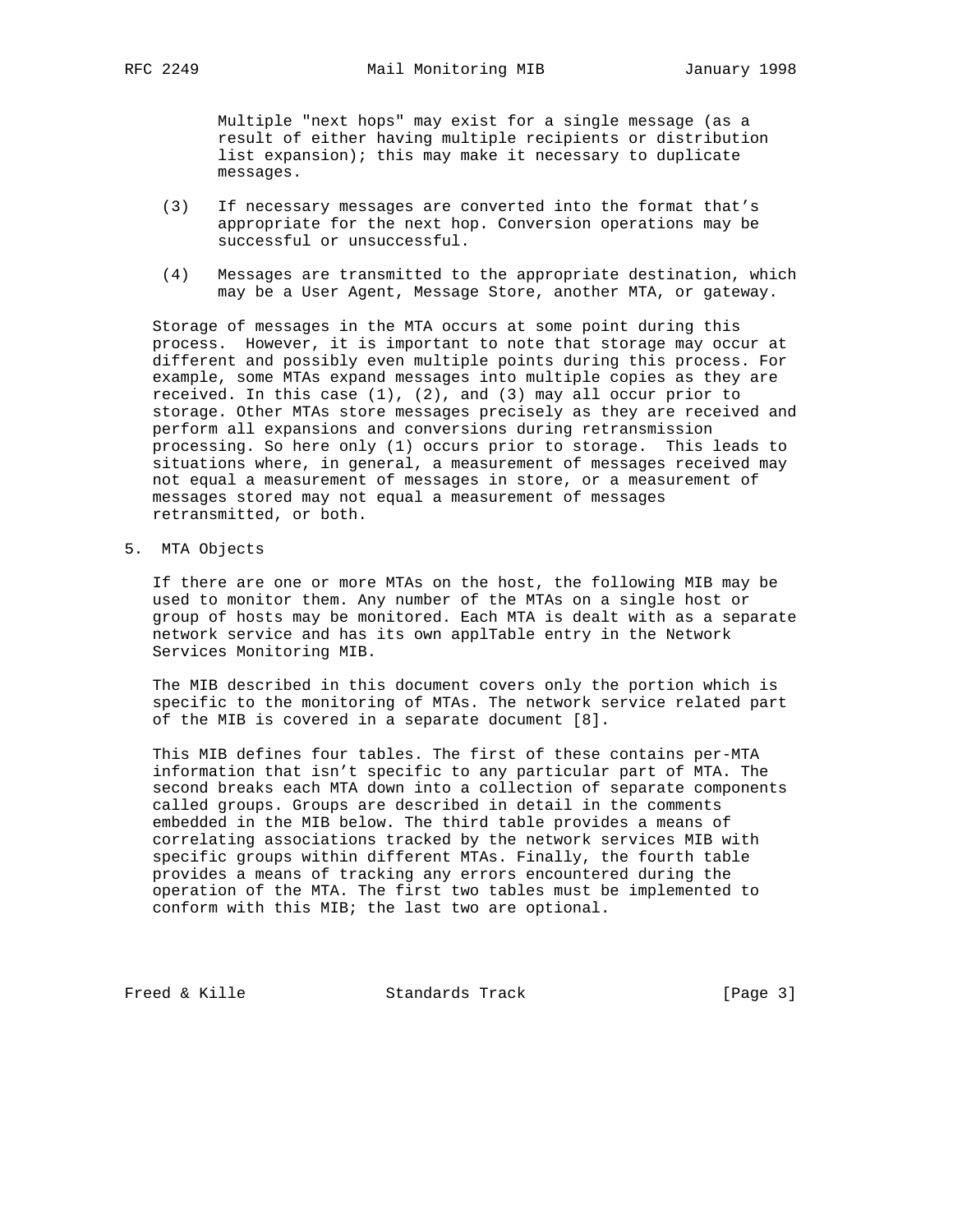6. Definitions MTA-MIB DEFINITIONS ::= BEGIN IMPORTS OBJECT-TYPE, Counter32, Gauge32, MODULE-IDENTITY, mib-2 FROM SNMPv2-SMI DisplayString, TimeInterval FROM SNMPv2-TC MODULE-COMPLIANCE, OBJECT-GROUP FROM SNMPv2-CONF applIndex, URLString FROM NETWORK-SERVICES-MIB; mta MODULE-IDENTITY LAST-UPDATED "9708170000Z" ORGANIZATION "IETF Mail and Directory Management Working Group" CONTACT-INFO Ned Freed Postal: Innosoft International, Inc. 1050 Lakes Drive West Covina, CA 91790 US Tel: +1 626 919 3600 Fax: +1 626 919 3614 E-Mail: ned.freed@innosoft.com" DESCRIPTION "The MIB module describing Message Transfer Agents (MTAs)" REVISION "9311280000Z" DESCRIPTION "The original version of this MIB was published in RFC 1566"  $: := \{ \text{min-2} \; 28 \}$ mtaTable OBJECT-TYPE SYNTAX SEQUENCE OF MtaEntry MAX-ACCESS not-accessible STATUS current DESCRIPTION "The table holding information specific to an MTA."  $::= \{ mta 1 \}$ mtaStatusCode OBJECT-TYPE SYNTAX INTEGER (4000000..5999999) MAX-ACCESS not-accessible STATUS current

Freed & Kille Standards Track [Page 4]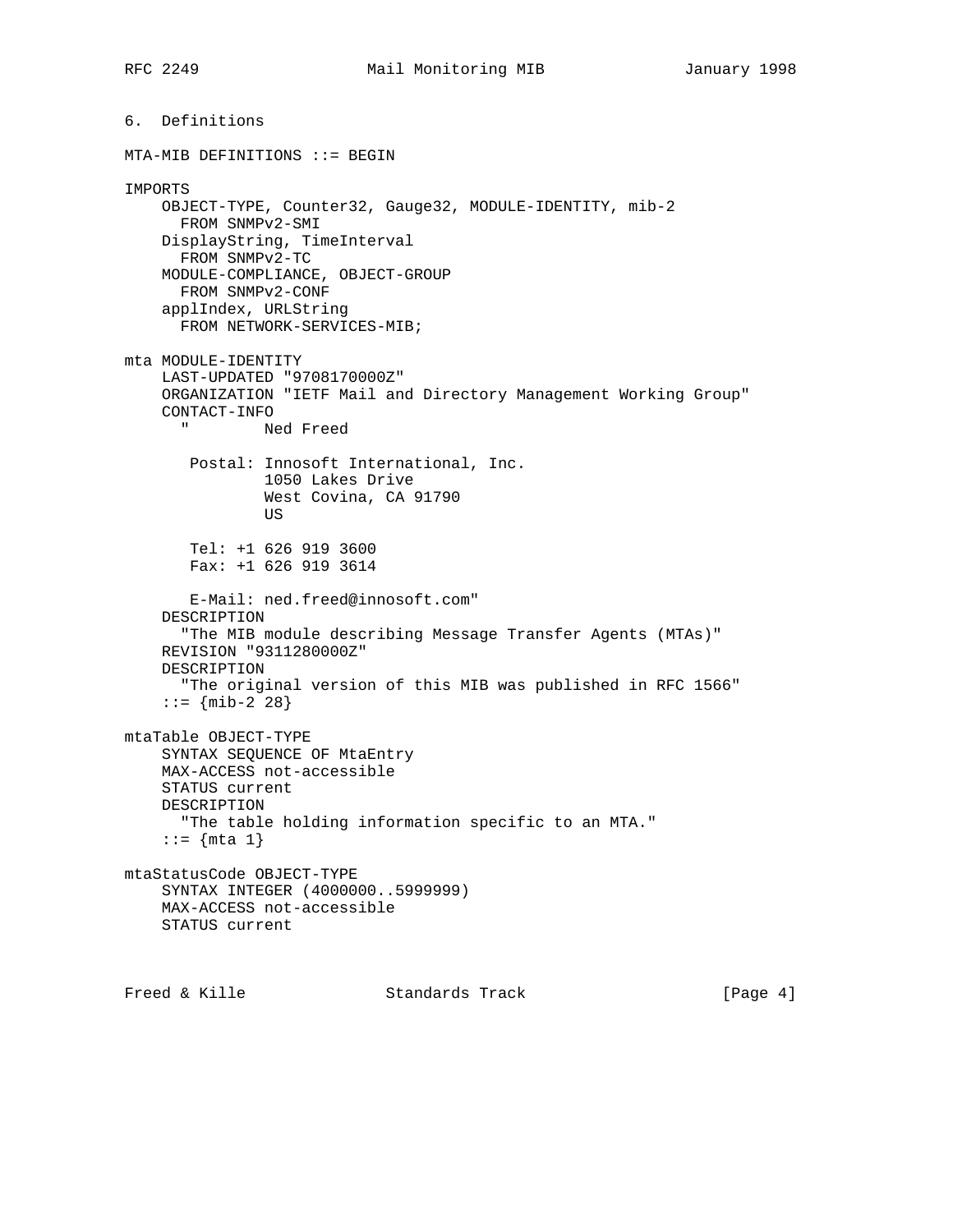```
 DESCRIPTION
       "An index capable of representing an Enhanced Mail System
        Status Code. Enhanced Mail System Status Codes are
        defined in RFC 1893 [14]. These codes have the form
            class.subject.detail
        Here 'class' is either 2, 4, or 5 and both 'subject' and
        'detail' are integers in the range 0..999. Given a status
        code the corresponding index value is defined to be
        ((class * 1000) + subject) * 1000 + detail. Both SMTP
        error response codes and X.400 reason and diagnostic codes
        can be mapped into these codes, resulting in a namespace
        capable of describing most error conditions a mail system
        encounters in a generic yet detailed way."
    : := \{ mta 6 \}mtaEntry OBJECT-TYPE
     SYNTAX MtaEntry
     MAX-ACCESS not-accessible
     STATUS current
     DESCRIPTION
       "The entry associated with each MTA."
     INDEX {applIndex}
    ::= {mtaTable 1}
MtaEntry ::= SEQUENCE {
     mtaReceivedMessages
      Counter32,
     mtaStoredMessages
      Gauge32,
     mtaTransmittedMessages
      Counter32,
     mtaReceivedVolume
      Counter32,
     mtaStoredVolume
      Gauge32,
     mtaTransmittedVolume
      Counter32,
     mtaReceivedRecipients
      Counter32,
     mtaStoredRecipients
       Gauge32,
     mtaTransmittedRecipients
       Counter32,
     mtaSuccessfulConvertedMessages
       Counter32,
     mtaFailedConvertedMessages
```
Freed & Kille Standards Track [Page 5]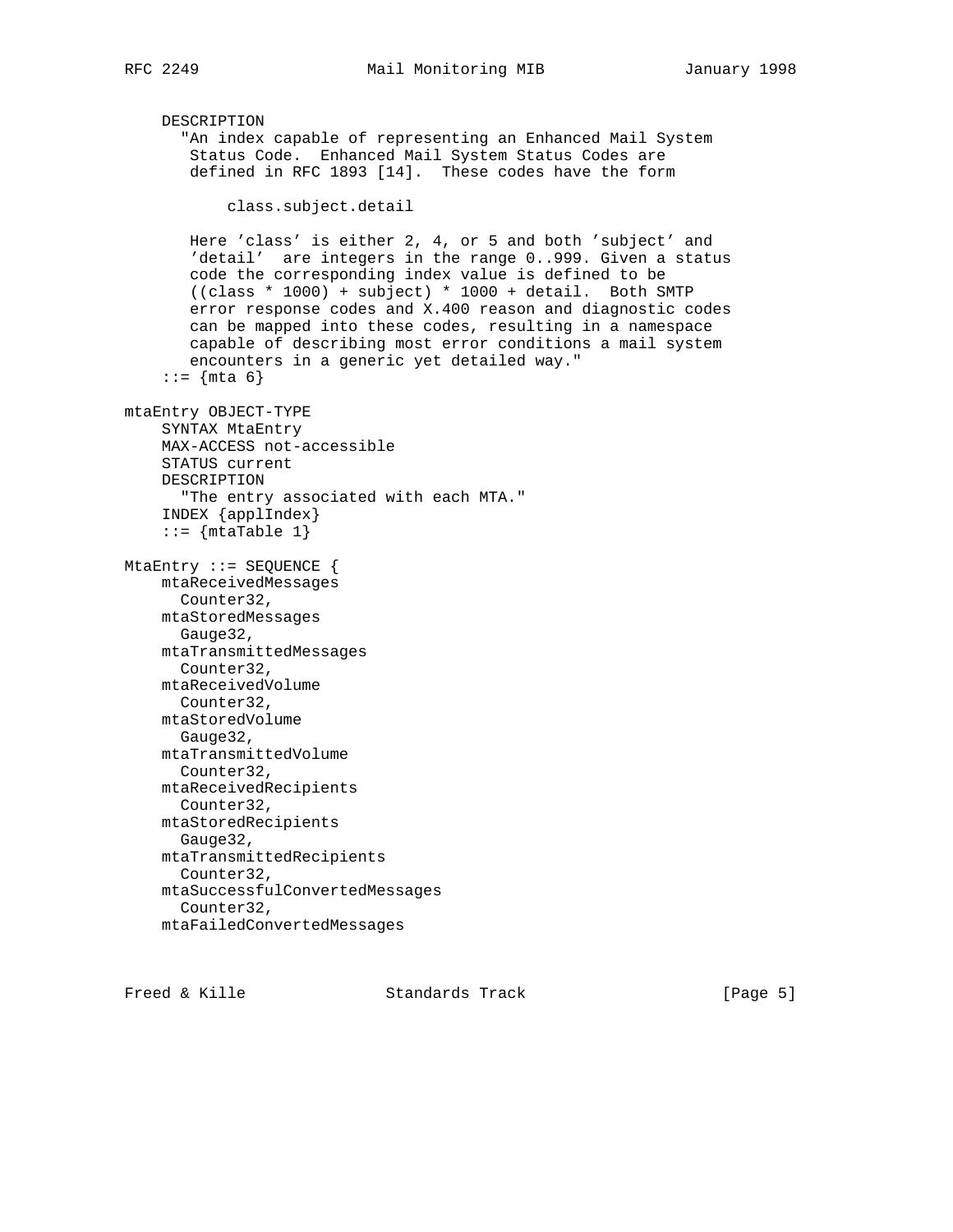Counter32, mtaLoopsDetected Counter32 } mtaReceivedMessages OBJECT-TYPE SYNTAX Counter32 MAX-ACCESS read-only STATUS current DESCRIPTION "The number of messages received since MTA initialization. This includes messages transmitted to this MTA from other MTAs as well as messages that have been submitted to the MTA directly by end-users or applications."  $::=$  {mtaEntry 1} mtaStoredMessages OBJECT-TYPE SYNTAX Gauge32 MAX-ACCESS read-only STATUS current DESCRIPTION "The total number of messages currently stored in the MTA. This includes messages that are awaiting transmission to some other MTA or are waiting for delivery to an end-user or application."  $::=$  {mtaEntry 2} mtaTransmittedMessages OBJECT-TYPE SYNTAX Counter32 MAX-ACCESS read-only STATUS current DESCRIPTION "The number of messages transmitted since MTA initialization. This includes messages that were transmitted to some other MTA or are waiting for delivery to an end-user or application."  $::=$  {mtaEntry 3} mtaReceivedVolume OBJECT-TYPE SYNTAX Counter32 UNITS "K-octets" MAX-ACCESS read-only STATUS current DESCRIPTION "The total volume of messages received since MTA initialization, measured in kilo-octets. This volume should include all transferred data that is logically above the mail transport protocol level. For example, an SMTP-based MTA

Freed & Kille **Standards Track** [Page 6]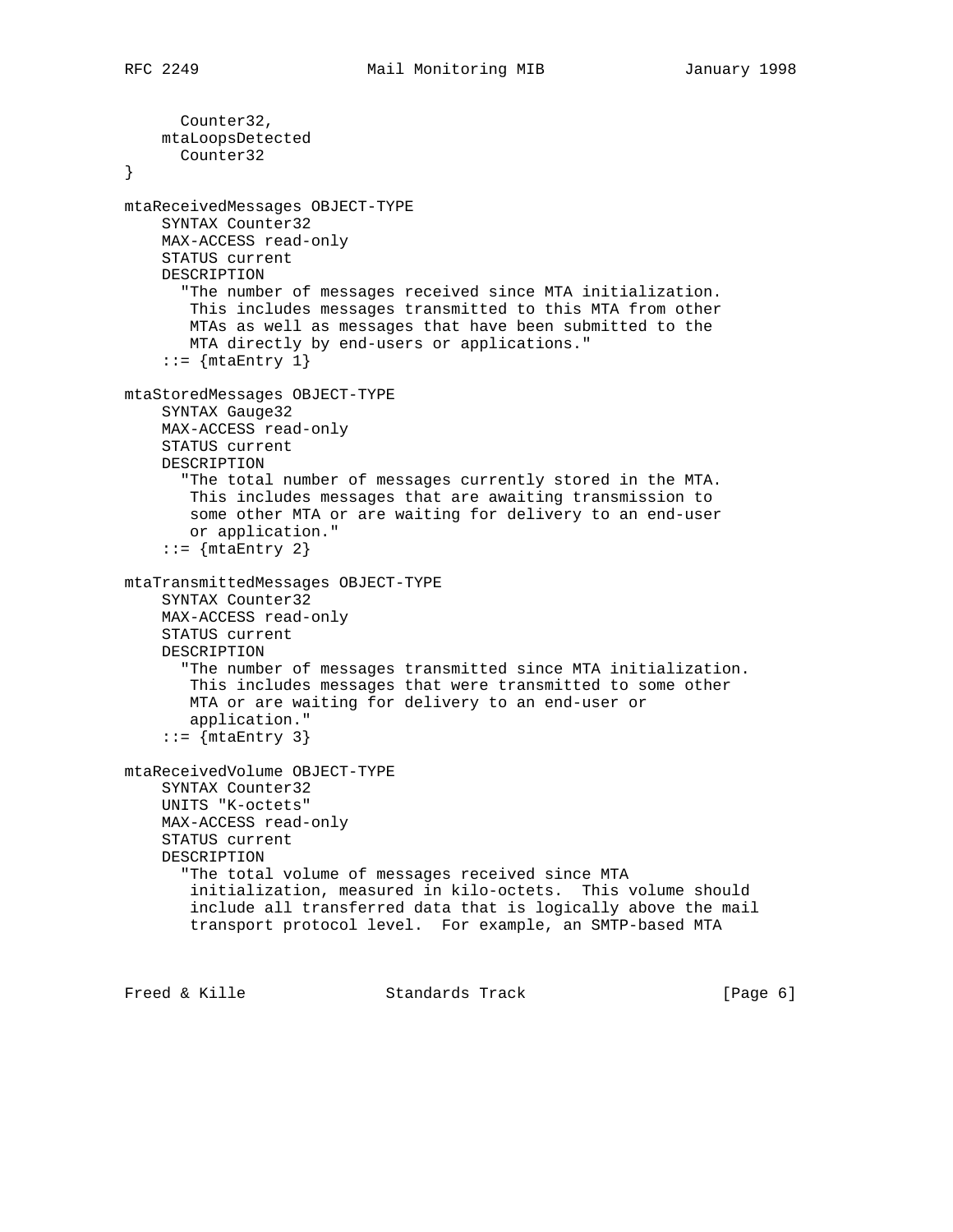```
 should use the number of kilo-octets in the message header
        and body, while an X.400-based MTA should use the number of
        kilo-octets of P2 data. This includes messages transmitted
        to this MTA from other MTAs as well as messages that have
        been submitted to the MTA directly by end-users or
        applications."
    ::= {mtaEntry 4}
mtaStoredVolume OBJECT-TYPE
    SYNTAX Gauge32
     UNITS "K-octets"
    MAX-ACCESS read-only
     STATUS current
     DESCRIPTION
       "The total volume of messages currently stored in the MTA,
        measured in kilo-octets. This volume should include all
        stored data that is logically above the mail transport
        protocol level. For example, an SMTP-based MTA should
        use the number of kilo-octets in the message header and
        body, while an X.400-based MTA would use the number of
        kilo-octets of P2 data. This includes messages that are
        awaiting transmission to some other MTA or are waiting
       for delivery to an end-user or application."
    ::= {mtaEntry 5}
mtaTransmittedVolume OBJECT-TYPE
     SYNTAX Counter32
     UNITS "K-octets"
    MAX-ACCESS read-only
     STATUS current
     DESCRIPTION
       "The total volume of messages transmitted since MTA
        initialization, measured in kilo-octets. This volume should
        include all transferred data that is logically above the mail
        transport protocol level. For example, an SMTP-based MTA
        should use the number of kilo-octets in the message header
        and body, while an X.400-based MTA should use the number of
        kilo-octets of P2 data. This includes messages that were
        transmitted to some other MTA or are waiting for delivery
        to an end-user or application."
    ::= {mtaEntry 6}
mtaReceivedRecipients OBJECT-TYPE
    SYNTAX Counter32
    MAX-ACCESS read-only
     STATUS current
     DESCRIPTION
       "The total number of recipients specified in all messages
```
Freed & Kille **Standards Track** [Page 7]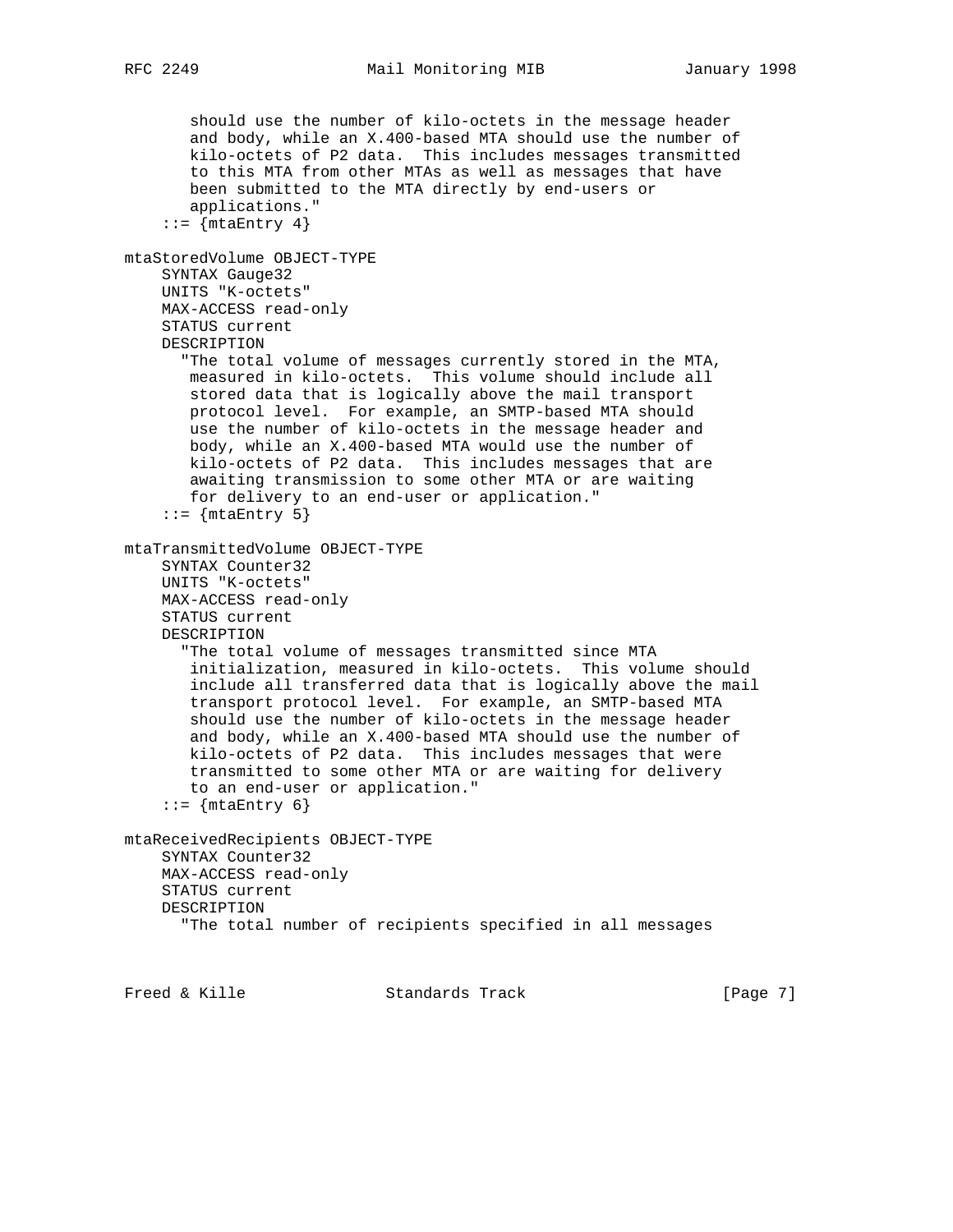```
 received since MTA initialization. Recipients this MTA
        has no responsibility for, i.e. inactive envelope
        recipients or ones referred to in message headers,
        should not be counted even if information about such
        recipients is available. This includes messages
        transmitted to this MTA from other MTAs as well as
        messages that have been submitted to the MTA directly
        by end-users or applications."
    ::= {mtaEntry 7}
mtaStoredRecipients OBJECT-TYPE
     SYNTAX Gauge32
     MAX-ACCESS read-only
     STATUS current
     DESCRIPTION
       "The total number of recipients specified in all messages
        currently stored in the MTA. Recipients this MTA has no
        responsibility for, i.e. inactive envelope recipients or
        ones referred to in message headers, should not be
        counted. This includes messages that are awaiting
        transmission to some other MTA or are waiting for
        delivery to an end-user or application."
     ::= \{ \text{mtaEntry } 8 \}mtaTransmittedRecipients OBJECT-TYPE
     SYNTAX Counter32
     MAX-ACCESS read-only
     STATUS current
     DESCRIPTION
       "The total number of recipients specified in all messages
       transmitted since MTA initialization. Recipients this
        MTA had no responsibility for, i.e. inactive envelope
        recipients or ones referred to in message headers,
        should not be counted. This includes messages that were
        transmitted to some other MTA or are waiting for
        delivery to an end-user or application."
    ::= {mtaEntry 9}
mtaSuccessfulConvertedMessages OBJECT-TYPE
     SYNTAX Counter32
     MAX-ACCESS read-only
     STATUS current
     DESCRIPTION
      "The number of messages that have been successfully
       converted from one form to another since MTA
       initialization."
    ::= {mtaEntry 10}
```

```
Freed & Kille Standards Track [Page 8]
```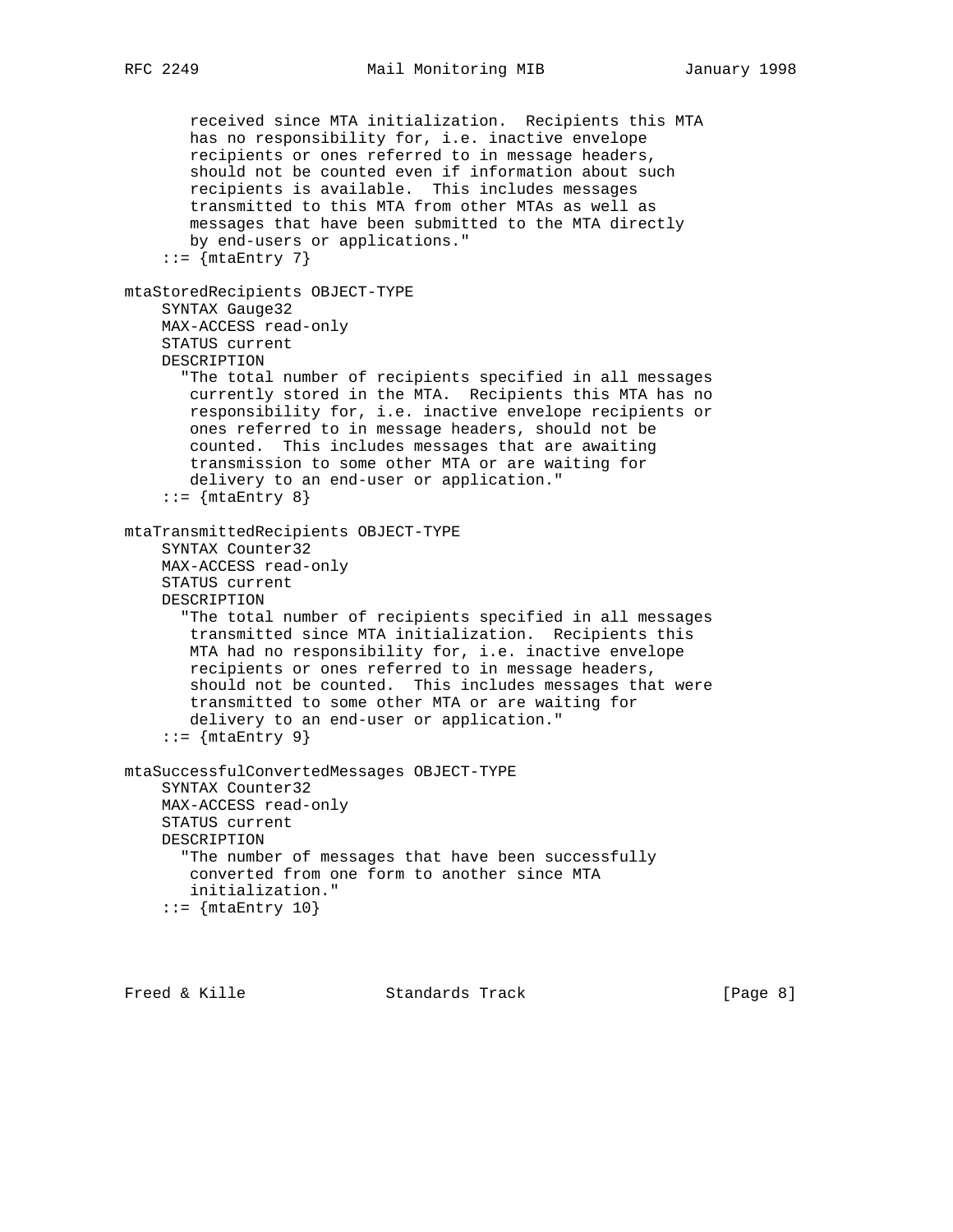mtaFailedConvertedMessages OBJECT-TYPE SYNTAX Counter32 MAX-ACCESS read-only STATUS current DESCRIPTION "The number of messages for which an unsuccessful attempt was made to convert them from one form to another since MTA initialization."  $::=$  {mtaEntry 11} mtaLoopsDetected OBJECT-TYPE SYNTAX Counter32 MAX-ACCESS read-only STATUS current DESCRIPTION "A message loop is defined as a situation where the MTA decides that a given message will never be delivered to one or more recipients and instead will continue to loop endlessly through one or more MTAs. This variable counts the number of times the MTA has detected such a situation since MTA initialization. Note that the mechanism MTAs use to detect loops (e.g. trace field counting, count of references to this MTA in a trace field, examination of DNS or other directory information, etc.), the level at which loops are detected (e.g. per message, per recipient, per directory entry, etc.), and the handling of a loop once it is detected (e.g. looping messages are held, looping messages are bounced or sent to the postmaster, messages that the MTA knows will loop won't be accepted, etc.) vary widely from one MTA to the next and cannot be inferred from this variable."  $::=$   $\{$ mtaEntry 12 $\}$ -- MTAs typically group inbound reception, queue storage, and -- outbound transmission in some way, rather than accounting for -- such operations only across the MTA as a whole. In the most -- extreme case separate information will be maintained for each -- different entity that receives messages and for each entity -- the MTA stores messages for and delivers messages to. Other -- MTAs may elect to treat all reception equally, all queue

-- storage equally, all deliveries equally, or some combination -- of this. Overlapped groupings are also possible, where an MTA -- decomposes its traffic in different ways for different -- purposes.

-- In any case, a grouping abstraction is an extremely useful for -- breaking down the activities of an MTA. For purposes of -- labelling this will be called a "group" in this MIB.

Freed & Kille Standards Track [Page 9]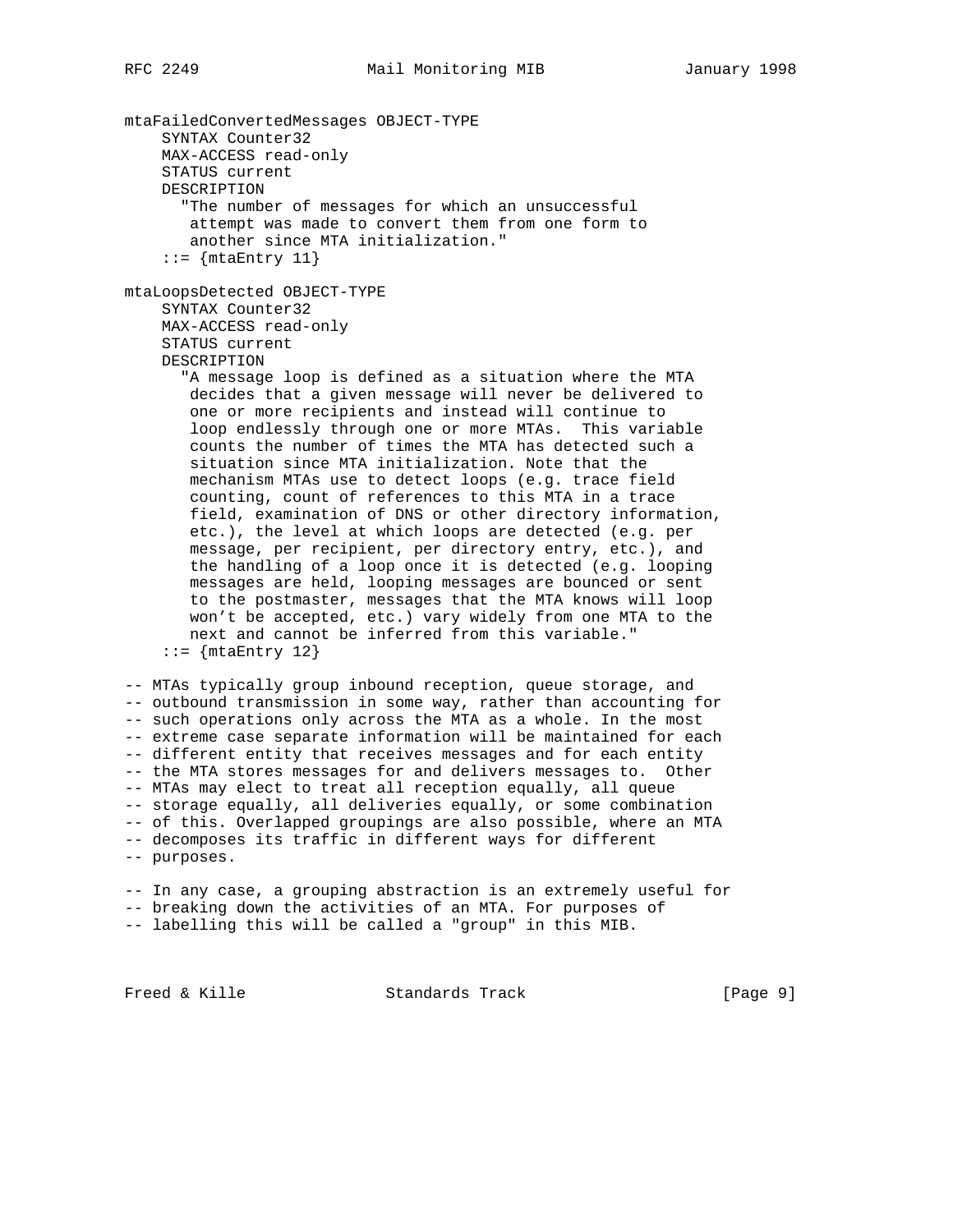-- Each group contains all the variables needed to monitor all -- aspects of an MTA's operation. However, the fact that all -- groups contain all possible variables does not imply that all -- groups must use all possible variables. For example, a single -- group might be used to monitor only one kind of event (inbound -- processing, outbound processing, or storage). In this sort of -- configuration all unused counters would be inaccessible; e.g., -- returning either a noSuchName error (for an SNMPv1 get), or a -- noSuchInstance exception (for an SNMPv2 get).

-- Groups can be created at any time after MTA initialization. Once -- a group is created it should not be deleted or its mtaGroupIndex -- changed unless the MTA is reinitialized.

-- Groups are not necessarily mutually exclusive. A given event may -- be recorded by more than one group, a message may be seen as -- stored by more than one group, and so on. Groups should be all -- inclusive, however: if groups are implemented all aspects of an -- MTA's operation should be registered in at least one group. This -- freedom lets implementors use different sets of groups to -- provide differents "views" of an MTA.

-- The possibility of overlap between groups means that summing -- variables across groups may not produce values equal to those in -- the mtaTable. mtaTable should always provide accurate information -- about the MTA as a whole.

-- The term "channel" is often used in MTA implementations; channels -- are usually, but not always, equivalent to a group. However, -- this MIB does not use the term "channel" because there is no -- requirement that an MTA supporting this MIB has to map its -- "channel" abstraction one-to-one onto the MIB's group abstration.

-- An MTA may create a group or group of groups at any time. Once -- created, however, an MTA cannot delete an entry for a group from -- the group table. Deletation is only allowed when the MTA is -- reinitialized, and is not required even then. This restriction -- is imposed so that monitoring agents can rely on group -- assignments being consistent across multiple query operations.

-- Groups may be laid out so as to form a hierarchical arrangement, -- with some groups acting as subgroups for other groups. -- Alternately, disjoint groups of groups may be used to provide -- different sorts of "snapshots" of MTA operation. The -- mtaGroupHierarchy variable provides an indication of how each -- group fits into the overall arrangement being used.

mtaGroupTable OBJECT-TYPE

Freed & Kille **Standards Track** [Page 10]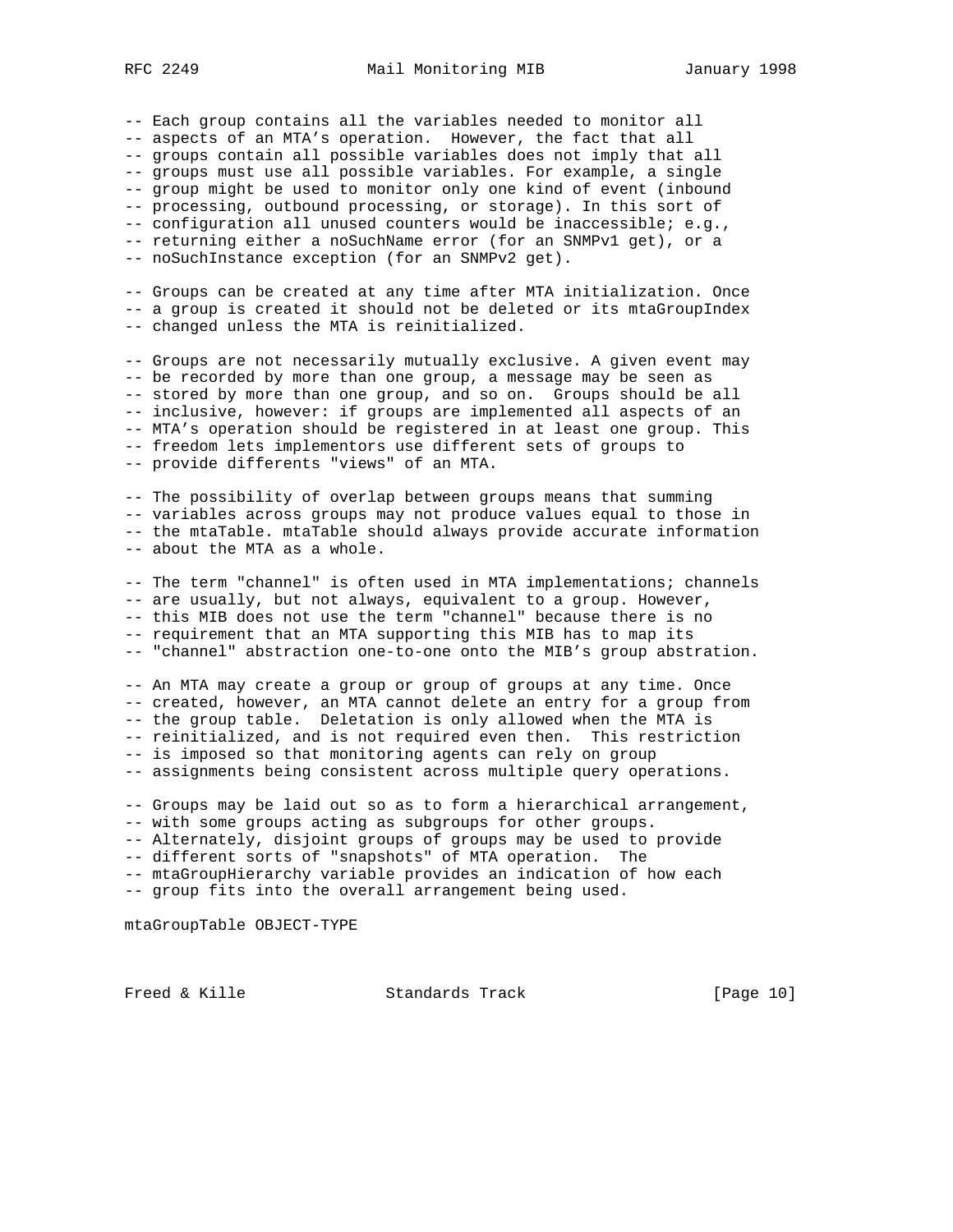SYNTAX SEQUENCE OF MtaGroupEntry MAX-ACCESS not-accessible STATUS current DESCRIPTION "The table holding information specific to each MTA group." ::=  $\{ mta \; 2 \}$ mtaGroupEntry OBJECT-TYPE SYNTAX MtaGroupEntry MAX-ACCESS not-accessible STATUS current DESCRIPTION "The entry associated with each MTA group." INDEX {applIndex, mtaGroupIndex}  $::=$  {mtaGroupTable 1} MtaGroupEntry ::= SEQUENCE { mtaGroupIndex INTEGER, mtaGroupReceivedMessages Counter32, mtaGroupRejectedMessages Counter32, mtaGroupStoredMessages Gauge32, mtaGroupTransmittedMessages Counter32, mtaGroupReceivedVolume Counter32, mtaGroupStoredVolume Gauge32, mtaGroupTransmittedVolume Counter32, mtaGroupReceivedRecipients Counter32, mtaGroupStoredRecipients Gauge32, mtaGroupTransmittedRecipients Counter32, mtaGroupOldestMessageStored TimeInterval, mtaGroupInboundAssociations Gauge32, mtaGroupOutboundAssociations Gauge32, mtaGroupAccumulatedInboundAssociations Counter32, mtaGroupAccumulatedOutboundAssociations

Freed & Kille Standards Track [Page 11]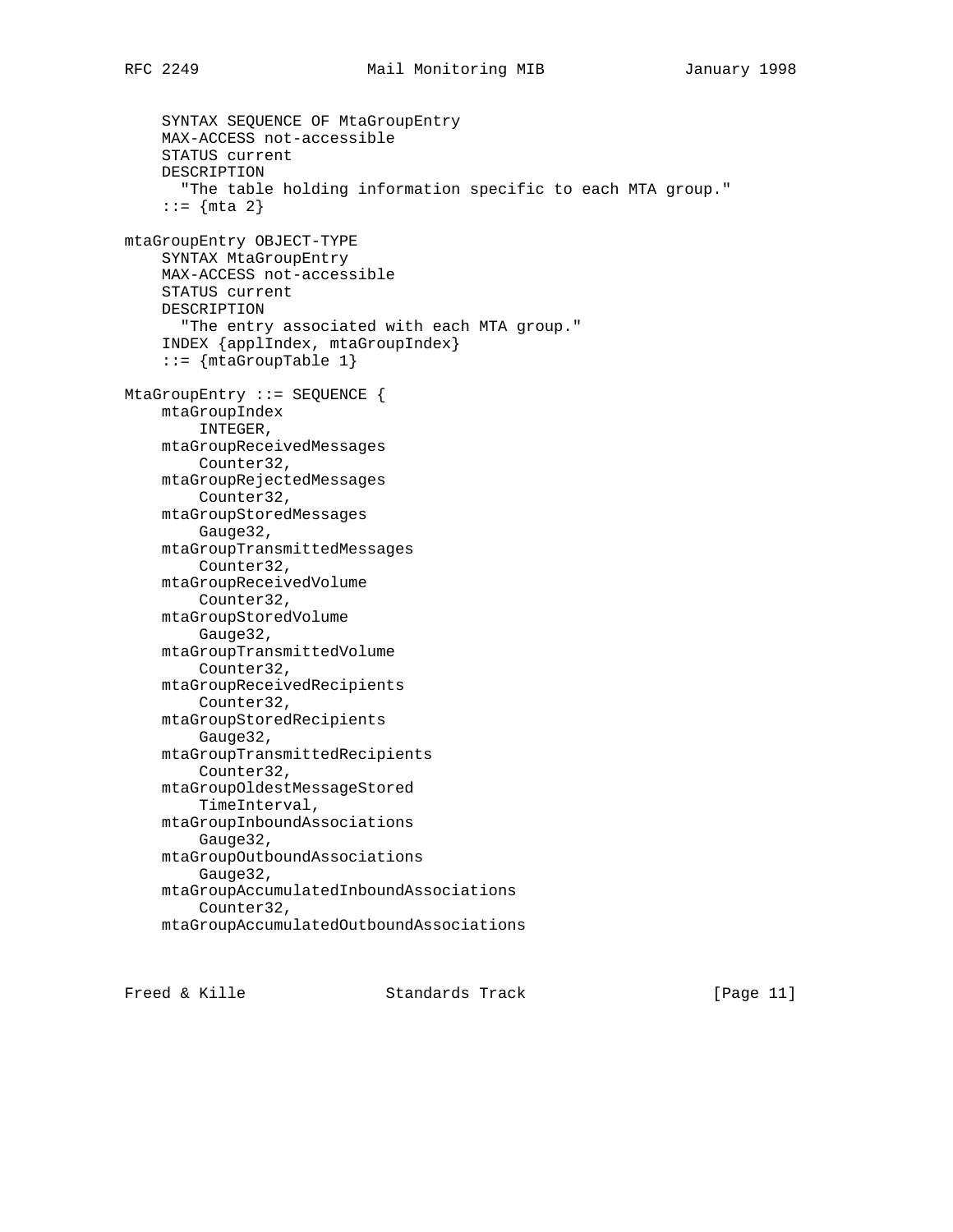```
 Counter32,
     mtaGroupLastInboundActivity
         TimeInterval,
     mtaGroupLastOutboundActivity
         TimeInterval,
     mtaGroupLastOutboundAssociationAttempt
         TimeInterval,
     mtaGroupRejectedInboundAssociations
         Counter32,
     mtaGroupFailedOutboundAssociations
         Counter32,
     mtaGroupInboundRejectionReason
         DisplayString,
     mtaGroupOutboundConnectFailureReason
         DisplayString,
     mtaGroupScheduledRetry
         TimeInterval,
     mtaGroupMailProtocol
         OBJECT IDENTIFIER,
     mtaGroupName
         DisplayString,
     mtaGroupSuccessfulConvertedMessages
         Counter32,
     mtaGroupFailedConvertedMessages
         Counter32,
     mtaGroupDescription
         DisplayString,
     mtaGroupURL
         URLString,
     mtaGroupCreationTime
         TimeInterval,
     mtaGroupHierarchy
         INTEGER,
     mtaGroupOldestMessageId
        DisplayString,
     mtaGroupLoopsDetected
         Counter32
}
mtaGroupIndex OBJECT-TYPE
     SYNTAX INTEGER (1..2147483647)
     MAX-ACCESS not-accessible
     STATUS current
     DESCRIPTION
       "The index associated with a group for a given MTA."
     ::= {mtaGroupEntry 1}
mtaGroupReceivedMessages OBJECT-TYPE
```
Freed & Kille Standards Track [Page 12]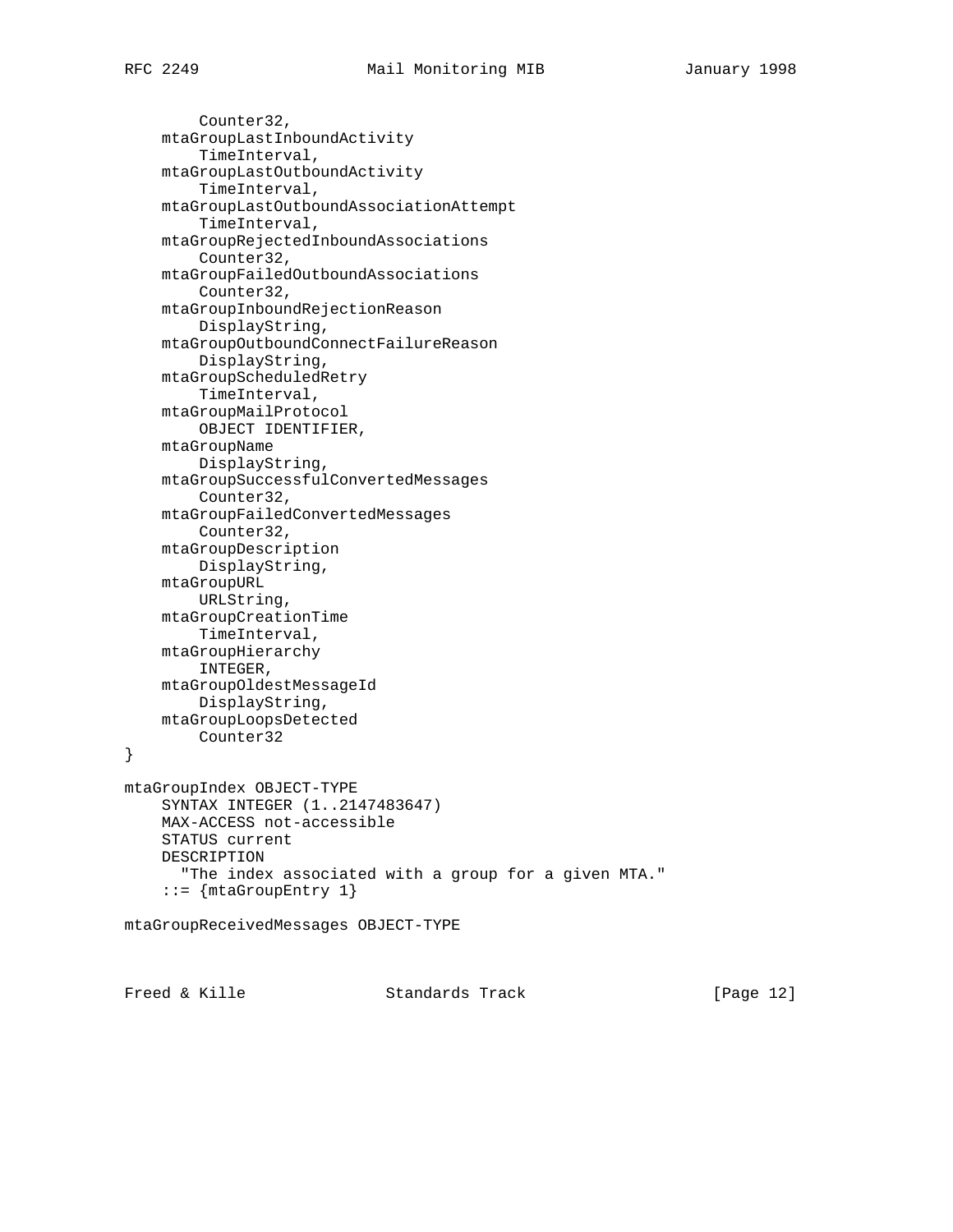```
 SYNTAX Counter32
     MAX-ACCESS read-only
     STATUS current
     DESCRIPTION
       "The number of messages received to this group since
       group creation."
     ::= {mtaGroupEntry 2}
mtaGroupRejectedMessages OBJECT-TYPE
     SYNTAX Counter32
     MAX-ACCESS read-only
     STATUS current
     DESCRIPTION
       "The number of messages rejected by this group since
        group creation."
     ::= {mtaGroupEntry 3}
mtaGroupStoredMessages OBJECT-TYPE
    SYNTAX Gauge32
     MAX-ACCESS read-only
     STATUS current
     DESCRIPTION
       "The total number of messages currently stored in this
       group's queue."
     ::= {mtaGroupEntry 4}
mtaGroupTransmittedMessages OBJECT-TYPE
     SYNTAX Counter32
     MAX-ACCESS read-only
     STATUS current
     DESCRIPTION
       "The number of messages transmitted by this group since
       group creation."
     ::= {mtaGroupEntry 5}
mtaGroupReceivedVolume OBJECT-TYPE
     SYNTAX Counter32
     UNITS "K-octets"
     MAX-ACCESS read-only
     STATUS current
     DESCRIPTION
       "The total volume of messages received to this group since
        group creation, measured in kilo-octets. This volume
        should include all transferred data that is logically above
        the mail transport protocol level. For example, an
        SMTP-based MTA should use the number of kilo-octets in the
        message header and body, while an X.400-based MTA should use
        the number of kilo-octets of P2 data."
```
Freed & Kille **Standards Track** [Page 13]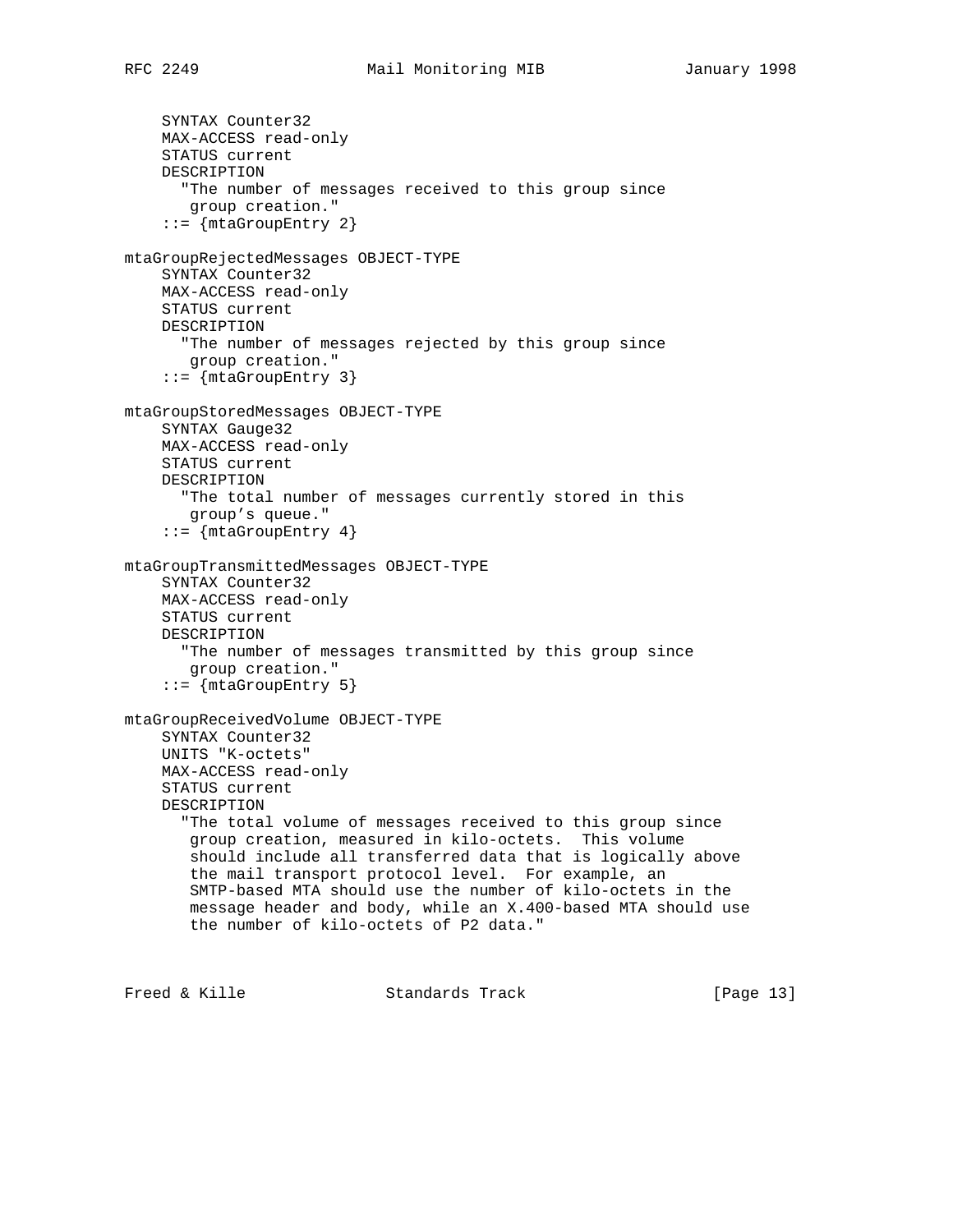```
 ::= {mtaGroupEntry 6}
mtaGroupStoredVolume OBJECT-TYPE
     SYNTAX Gauge32
     UNITS "K-octets"
     MAX-ACCESS read-only
     STATUS current
     DESCRIPTION
       "The total volume of messages currently stored in this
       group's queue, measured in kilo-octets. This volume should
        include all stored data that is logically above the mail
        transport protocol level. For example, an SMTP-based
        MTA should use the number of kilo-octets in the message
        header and body, while an X.400-based MTA would use the
        number of kilo-octets of P2 data."
     ::= {mtaGroupEntry 7}
mtaGroupTransmittedVolume OBJECT-TYPE
     SYNTAX Counter32
     UNITS "K-octets"
     MAX-ACCESS read-only
     STATUS current
     DESCRIPTION
       "The total volume of messages transmitted by this group
        since group creation, measured in kilo-octets. This
        volume should include all transferred data that is logically
        above the mail transport protocol level. For example, an
        SMTP-based MTA should use the number of kilo-octets in the
        message header and body, while an X.400-based MTA should use
        the number of kilo-octets of P2 data."
     ::= {mtaGroupEntry 8}
mtaGroupReceivedRecipients OBJECT-TYPE
     SYNTAX Counter32
     MAX-ACCESS read-only
     STATUS current
     DESCRIPTION
       "The total number of recipients specified in all messages
        received to this group since group creation.
        Recipients this MTA has no responsibility for should not
        be counted."
     ::= {mtaGroupEntry 9}
mtaGroupStoredRecipients OBJECT-TYPE
     SYNTAX Gauge32
    MAX-ACCESS read-only
    STATUS current
     DESCRIPTION
```
Freed & Kille **Standards Track** [Page 14]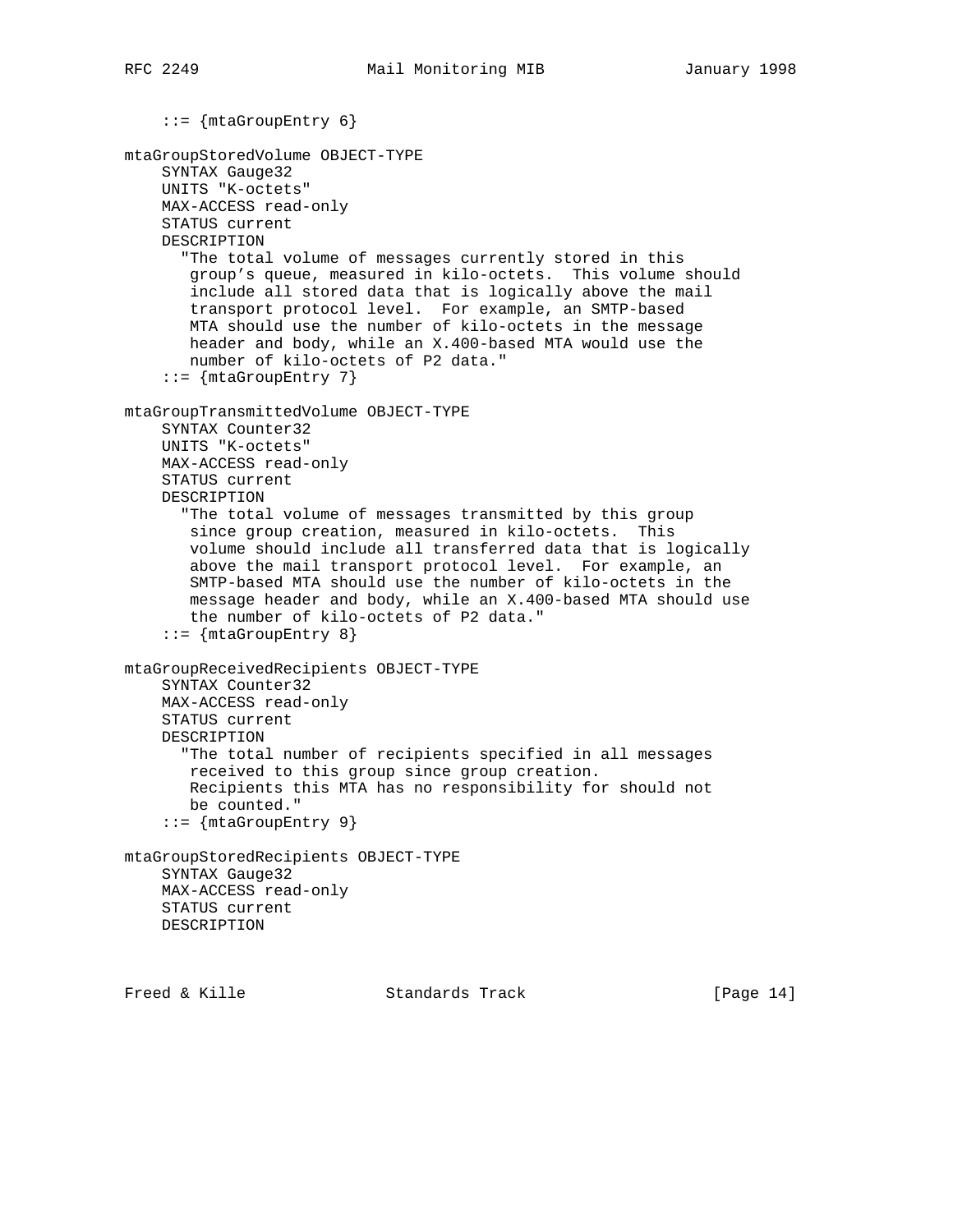```
 "The total number of recipients specified in all messages
        currently stored in this group's queue. Recipients this
        MTA has no responsibility for should not be counted."
     ::= {mtaGroupEntry 10}
mtaGroupTransmittedRecipients OBJECT-TYPE
     SYNTAX Counter32
     MAX-ACCESS read-only
     STATUS current
     DESCRIPTION
       "The total number of recipients specified in all messages
        transmitted by this group since group creation.
        Recipients this MTA had no responsibility for should not
        be counted."
    ::= {mtaGroupEntry 11}
mtaGroupOldestMessageStored OBJECT-TYPE
     SYNTAX TimeInterval
     MAX-ACCESS read-only
     STATUS current
     DESCRIPTION
       "Time since the oldest message in this group's queue was
       placed in the queue."
     ::= {mtaGroupEntry 12}
mtaGroupInboundAssociations OBJECT-TYPE
     SYNTAX Gauge32
     MAX-ACCESS read-only
     STATUS current
     DESCRIPTION
       "The number of current associations to the group, where the
       group is the responder."
     ::= {mtaGroupEntry 13}
mtaGroupOutboundAssociations OBJECT-TYPE
     SYNTAX Gauge32
     MAX-ACCESS read-only
     STATUS current
     DESCRIPTION
       "The number of current associations to the group, where the
       group is the initiator."
     ::= {mtaGroupEntry 14}
mtaGroupAccumulatedInboundAssociations OBJECT-TYPE
     SYNTAX Counter32
     MAX-ACCESS read-only
    STATUS current
     DESCRIPTION
```
Freed & Kille Standards Track [Page 15]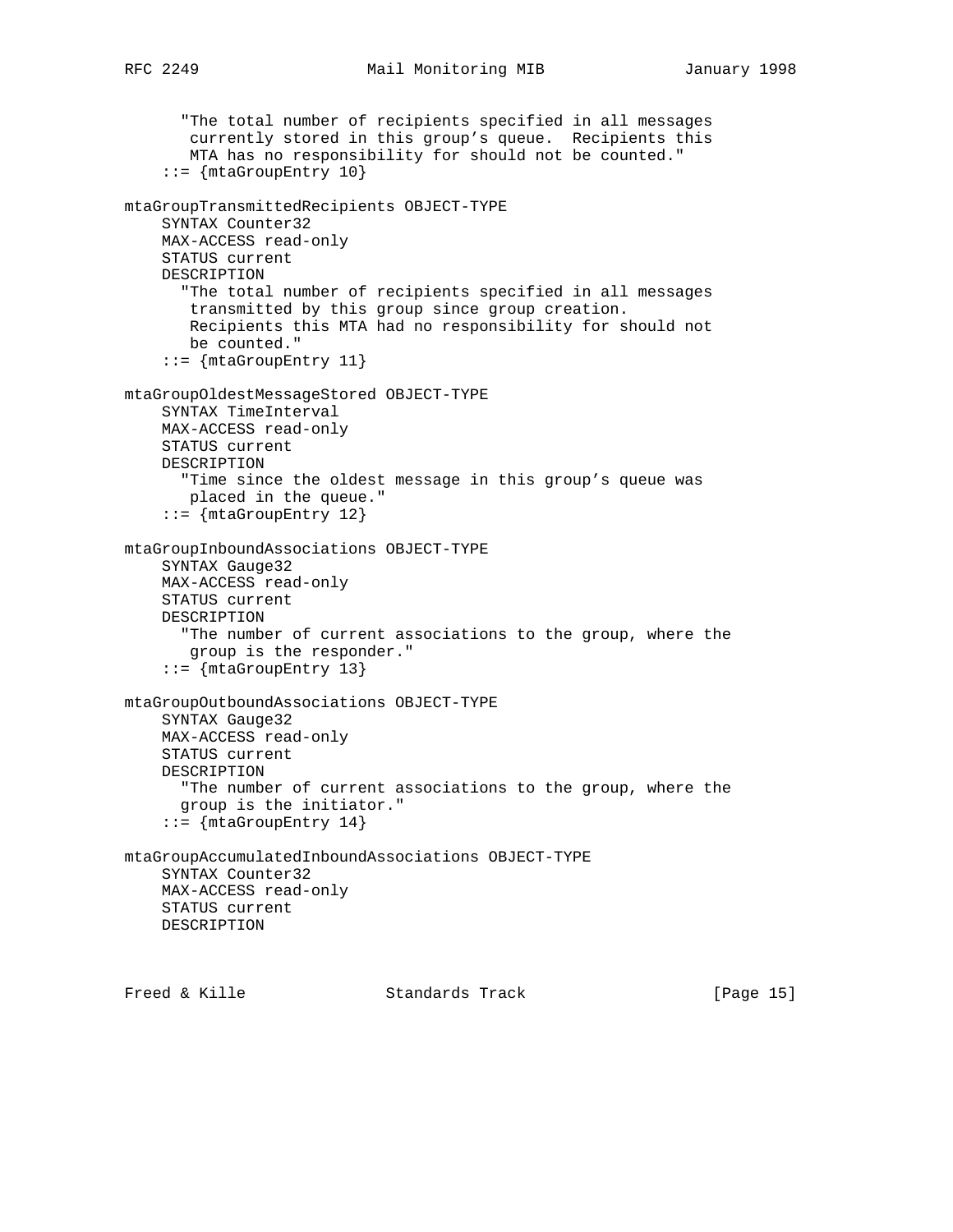```
 "The total number of associations to the group since
       group creation, where the MTA was the responder."
     ::= {mtaGroupEntry 15}
mtaGroupAccumulatedOutboundAssociations OBJECT-TYPE
     SYNTAX Counter32
     MAX-ACCESS read-only
     STATUS current
     DESCRIPTION
       "The total number of associations from the group since
        group creation, where the MTA was the initiator."
     ::= {mtaGroupEntry 16}
mtaGroupLastInboundActivity OBJECT-TYPE
     SYNTAX TimeInterval
     MAX-ACCESS read-only
     STATUS current
     DESCRIPTION
       "Time since the last time that this group had an active
       inbound association for purposes of message reception."
     ::= {mtaGroupEntry 17}
mtaGroupLastOutboundActivity OBJECT-TYPE
     SYNTAX TimeInterval
     MAX-ACCESS read-only
     STATUS current
     DESCRIPTION
       "Time since the last time that this group had a
        successful outbound association for purposes of
        message delivery."
     ::= {mtaGroupEntry 18}
mtaGroupLastOutboundAssociationAttempt OBJECT-TYPE
     SYNTAX TimeInterval
     MAX-ACCESS read-only
     STATUS current
     DESCRIPTION
       "Time since the last time that this group attempted
        to make an outbound association for purposes of
        message delivery."
     ::= {mtaGroupEntry 34}
mtaGroupRejectedInboundAssociations OBJECT-TYPE
     SYNTAX Counter32
     MAX-ACCESS read-only
     STATUS current
     DESCRIPTION
       "The total number of inbound associations the group has
```
Freed & Kille Standards Track [Page 16]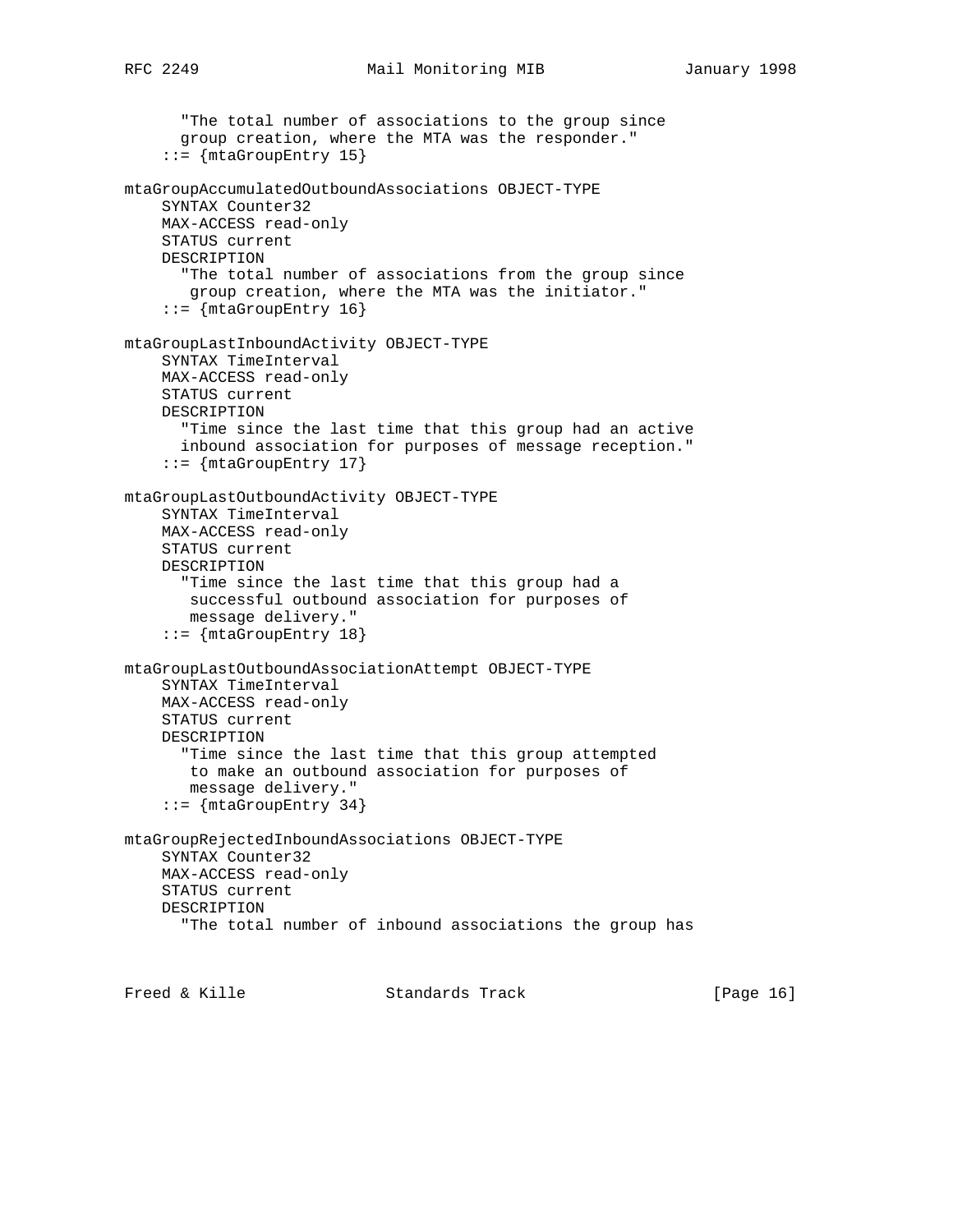```
 rejected, since group creation. Rejected associations
       are not counted in the accumulated association totals."
     ::= {mtaGroupEntry 19}
mtaGroupFailedOutboundAssociations OBJECT-TYPE
     SYNTAX Counter32
     MAX-ACCESS read-only
     STATUS current
     DESCRIPTION
       "The total number associations where the group was the
       initiator and association establishment has failed,
      since group creation. Failed associations are
      not counted in the accumulated association totals."
     ::= {mtaGroupEntry 20}
mtaGroupInboundRejectionReason OBJECT-TYPE
     SYNTAX DisplayString
     MAX-ACCESS read-only
     STATUS current
     DESCRIPTION
       "The failure reason, if any, for the last association this
       group refused to respond to. An empty string indicates that
      the last attempt was successful. If no association attempt
      has been made since the MTA was initialized the value
       should be 'never'."
     ::= {mtaGroupEntry 21}
mtaGroupOutboundConnectFailureReason OBJECT-TYPE
     SYNTAX DisplayString
     MAX-ACCESS read-only
     STATUS current
     DESCRIPTION
       "The failure reason, if any, for the last association attempt
       this group initiated. An empty string indicates that the last
       attempt was successful. If no association attempt has been
      made since the MTA was initialized the value should be
       'never'."
     ::= {mtaGroupEntry 22}
```

```
mtaGroupScheduledRetry OBJECT-TYPE
     SYNTAX TimeInterval
    MAX-ACCESS read-only
    STATUS current
    DESCRIPTION
       "The time when this group is scheduled to next attempt to
       make an association."
    ::= \{mtaGroupEntry 23\}
```
Freed & Kille **Standards Track** [Page 17]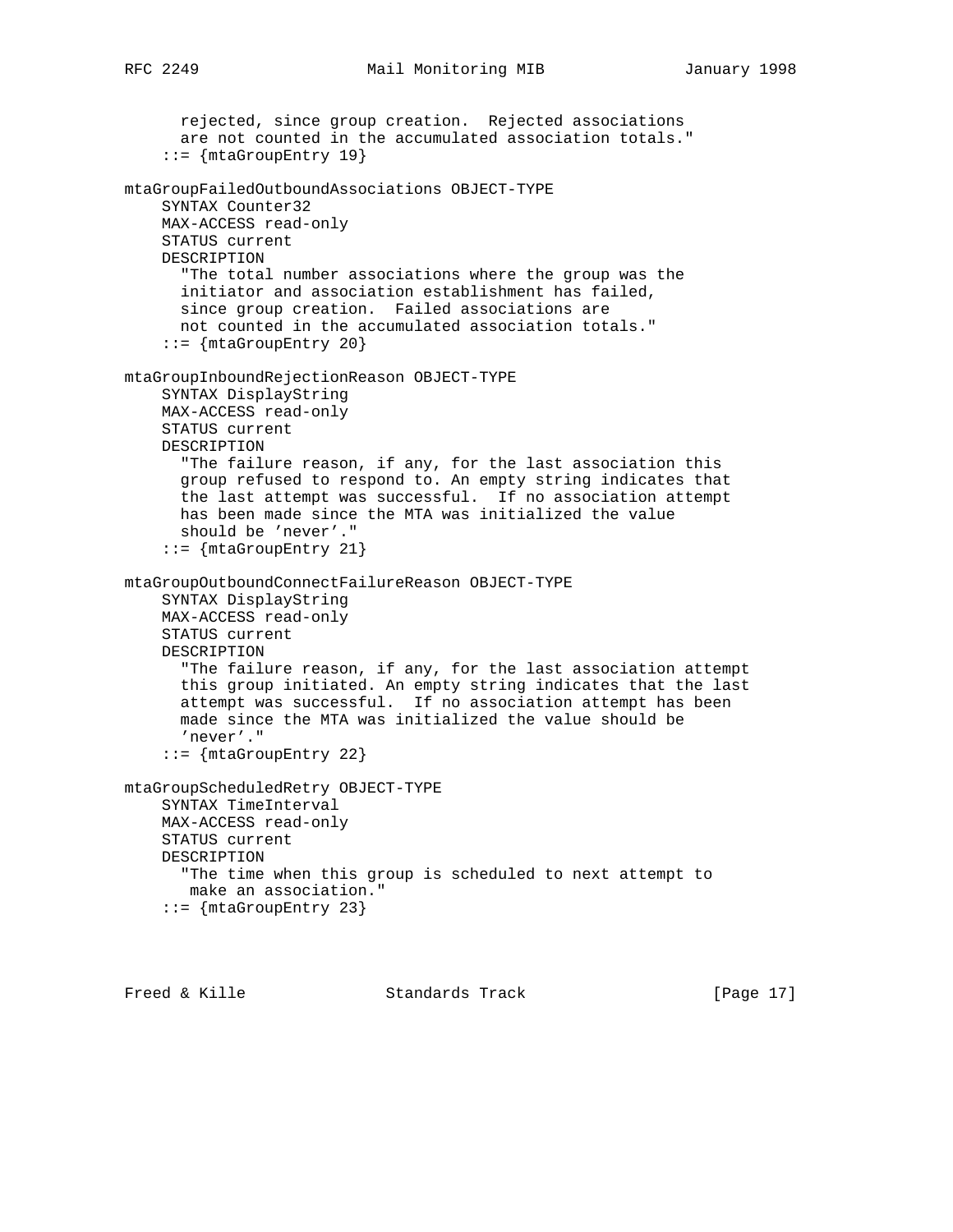```
mtaGroupMailProtocol OBJECT-TYPE
     SYNTAX OBJECT IDENTIFIER
     MAX-ACCESS read-only
     STATUS current
     DESCRIPTION
       "An identification of the protocol being used by this group.
       For an group employing OSI protocols, this will be the
       Application Context. For Internet applications, the IANA
       maintains a registry of the OIDs which correspond to well-known
       message transfer protocols. If the application protocol is
       not listed in the registry, an OID value of the form
       {applTCPProtoID port} or {applUDProtoID port} are used for
       TCP-based and UDP-based protocols, respectively. In either
       case 'port' corresponds to the primary port number being
       used by the group. applTCPProtoID and applUDPProtoID are
       defined in [8]."
    ::= \{mtaGroupEntry 24\}mtaGroupName OBJECT-TYPE
     SYNTAX DisplayString
     MAX-ACCESS read-only
     STATUS current
     DESCRIPTION
       "A descriptive name for the group. If this group connects to
        a single remote MTA this should be the name of that MTA. If
        this in turn is an Internet MTA this should be the domain
        name. For an OSI MTA it should be the string encoded
        distinguished name of the managed object using the format
        defined in RFC 1779 [9]. For X.400(1984) MTAs which do not
        have a Distinguished Name, the RFC 1327 [12] syntax
        'mta in globalid' should be used."
    ::= \{mtaGroupEntry 25\}mtaGroupSuccessfulConvertedMessages OBJECT-TYPE
     SYNTAX Counter32
     MAX-ACCESS read-only
     STATUS current
     DESCRIPTION
       "The number of messages that have been successfully
       converted from one form to another in this group
        since group creation."
     ::= {mtaGroupEntry 26}
mtaGroupFailedConvertedMessages OBJECT-TYPE
     SYNTAX Counter32
    MAX-ACCESS read-only
    STATUS current
     DESCRIPTION
```
Freed & Kille Standards Track [Page 18]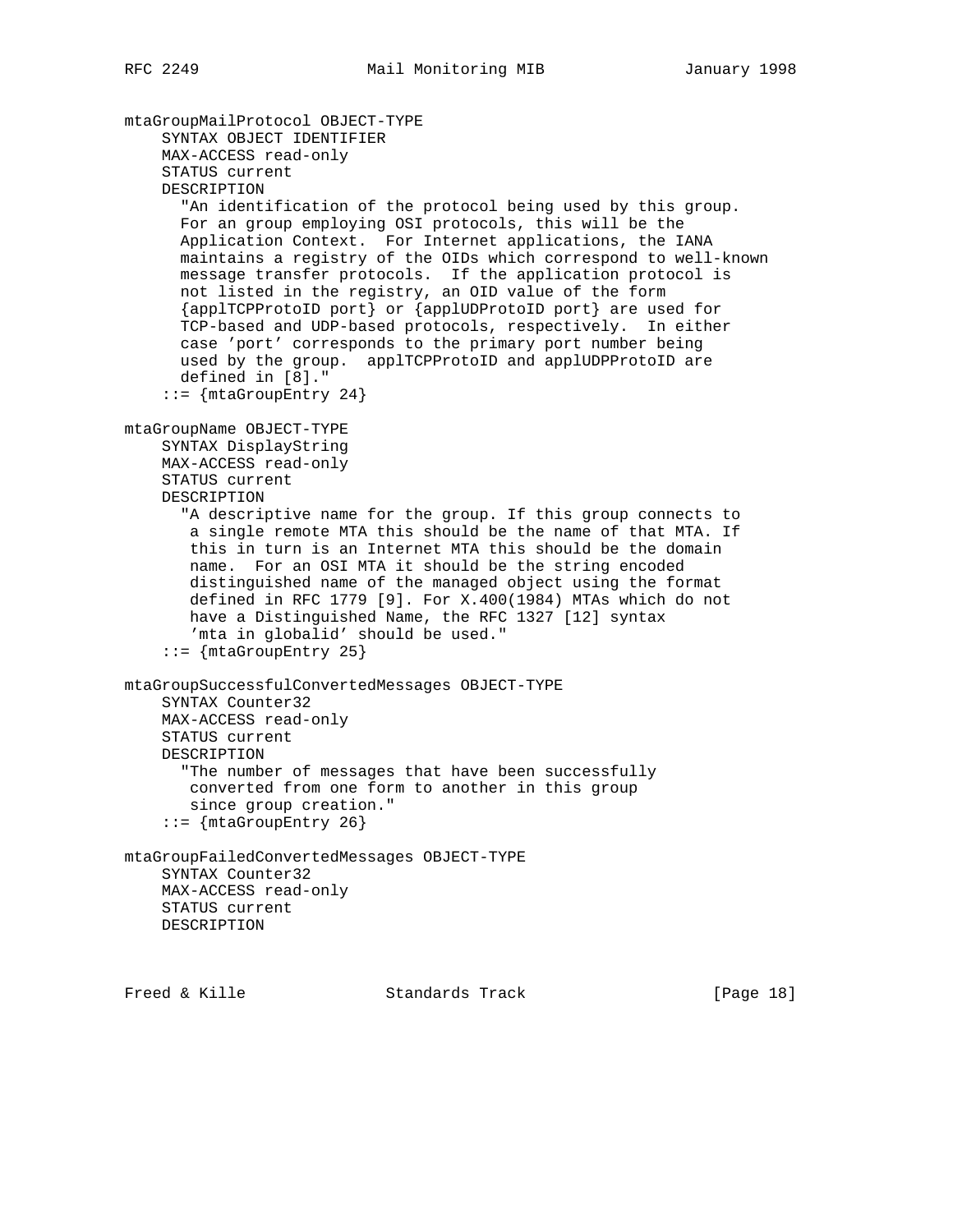```
 "The number of messages for which an unsuccessful
        attempt was made to convert them from one form to
        another in this group since group creation."
     ::= {mtaGroupEntry 27}
mtaGroupDescription OBJECT-TYPE
     SYNTAX DisplayString
    MAX-ACCESS read-only
     STATUS current
     DESCRIPTION
       "A description of the group's purpose. This information is
       intended to identify the group in a status display."
    ::= {mtaGroupEntry 28}
mtaGroupURL OBJECT-TYPE
     SYNTAX URLString
     MAX-ACCESS read-only
     STATUS current
    DESCRIPTION
       "A URL pointing to a description of the group. This
       information is intended to identify and briefly describe
        the group in a status display."
     ::= {mtaGroupEntry 29}
mtaGroupCreationTime OBJECT-TYPE
     SYNTAX TimeInterval
     MAX-ACCESS read-only
     STATUS current
     DESCRIPTION
       "Time since this group was first created."
     ::= {mtaGroupEntry 30}
mtaGroupHierarchy OBJECT-TYPE
     SYNTAX INTEGER (-2147483648..2147483647)
     MAX-ACCESS read-only
     STATUS current
     DESCRIPTION
       "Describes how this group fits into the hierarchy. A
        positive value is interpreted as an mtaGroupIndex
        value for some other group whose variables include
        those of this group (and usually others). A negative
        value is interpreted as a group collection code: Groups
        with common negative hierarchy values comprise one
        particular breakdown of MTA activity as a whole. A
        zero value means that this MIB implementation doesn't
        implement hierarchy indicators and thus the overall
        group hierarchy cannot be determined."
     ::= {mtaGroupEntry 31}
```
Freed & Kille Standards Track [Page 19]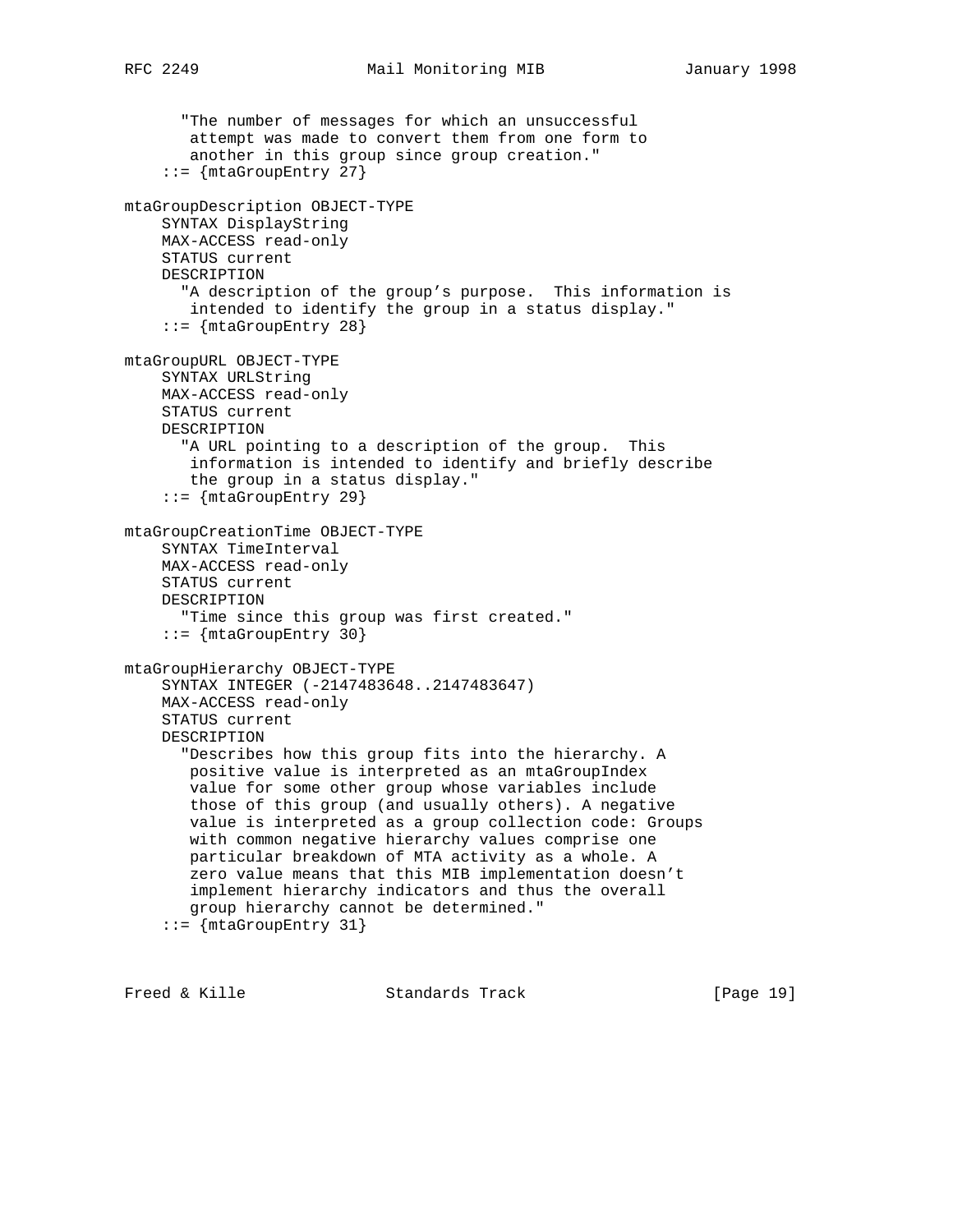mtaGroupOldestMessageId OBJECT-TYPE SYNTAX DisplayString MAX-ACCESS read-only STATUS current DESCRIPTION "Message ID of the oldest message in the group's queue. Whenever possible this should be in the form of an RFC 822 [13] msg-id; X.400 may convert X.400 message identifiers to this form by following the rules laid out in RFC1327 [12]." ::= {mtaGroupEntry 32} mtaGroupLoopsDetected OBJECT-TYPE SYNTAX Counter32 MAX-ACCESS read-only STATUS current DESCRIPTION "A message loop is defined as a situation where the MTA decides that a given message will never be delivered to one or more recipients and instead will continue to loop endlessly through one or more MTAs. This variable counts the number of times the MTA has detected such a situation in conjunction with something associated with this group since group creation. Note that the mechanism MTAs use to detect loops (e.g. trace field counting, count of references to this MTA in a trace field, examination of DNS or other directory information, etc.), the level at which loops are detected (e.g. per message, per recipient, per directory entry, etc.), and the handling of a loop once it is detected (e.g. looping messages are held, looping messages are bounced or sent to the postmaster, messages that the MTA knows will loop won't be accepted, etc.) vary widely from one MTA to the next and cannot be inferred from this variable." ::= {mtaGroupEntry 33} -- The mtaGroupAssociationTable provides a means of correlating -- entries in the network services association table with the -- MTA group responsible for the association. mtaGroupAssociationTable OBJECT-TYPE SYNTAX SEQUENCE OF MtaGroupAssociationEntry MAX-ACCESS not-accessible STATUS current DESCRIPTION "The table holding information regarding the associations for each MTA group." Freed & Kille Standards Track [Page 20]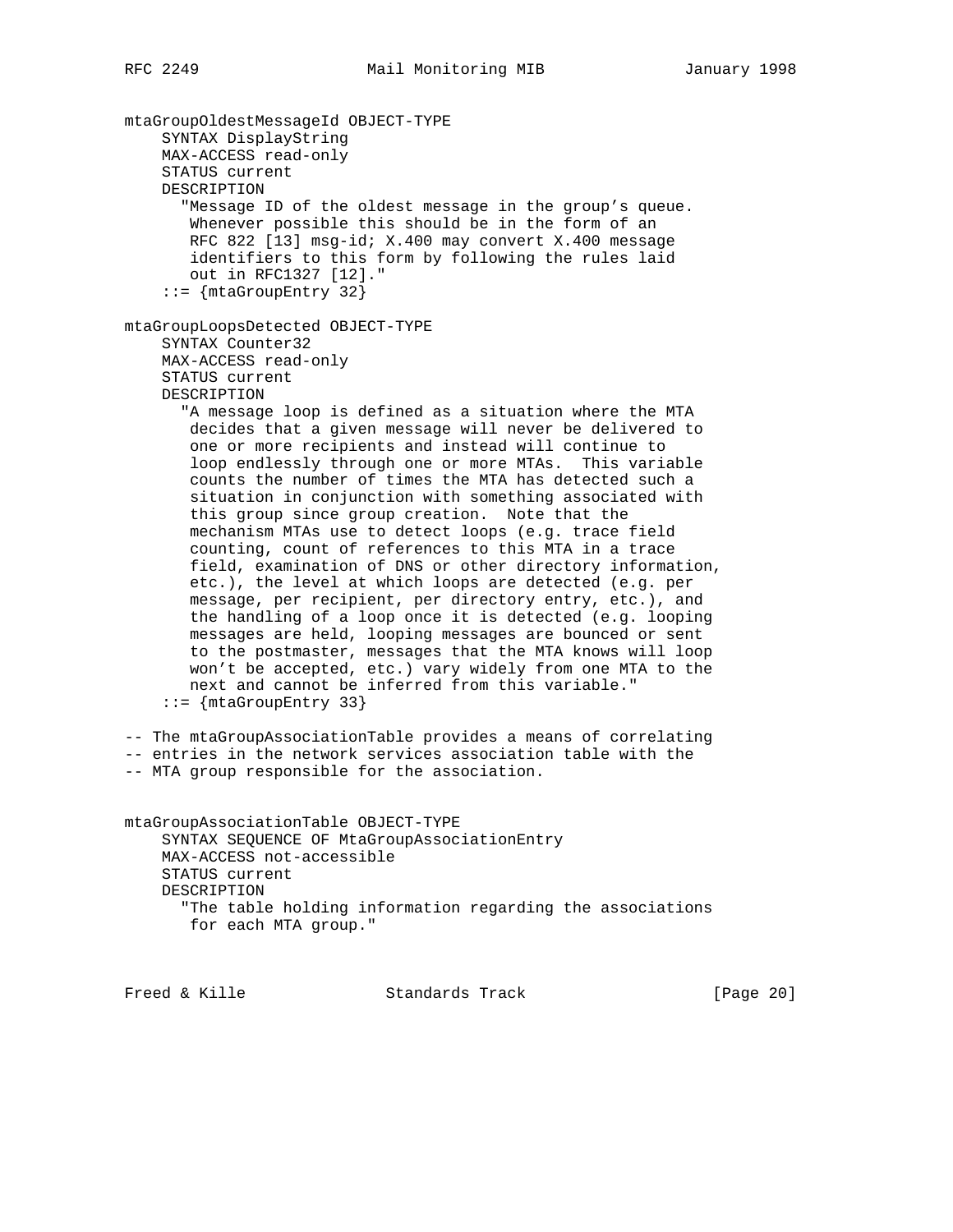```
::= {mta 3}mtaGroupAssociationEntry OBJECT-TYPE
     SYNTAX MtaGroupAssociationEntry
     MAX-ACCESS not-accessible
     STATUS current
     DESCRIPTION
       "The entry holding information regarding the associations
       for each MTA group."
     INDEX {applIndex, mtaGroupIndex, mtaGroupAssociationIndex}
     ::= {mtaGroupAssociationTable 1}
MtaGroupAssociationEntry ::= SEQUENCE {
   mtaGroupAssociationIndex
        INTEGER
}
mtaGroupAssociationIndex OBJECT-TYPE
    SYNTAX INTEGER (1..2147483647)
     MAX-ACCESS read-only
     STATUS current
     DESCRIPTION
       "Reference into association table to allow correlation of
       this group's active associations with the association table."
     ::= {mtaGroupAssociationEntry 1}
-- The mtaGroupErrorTable gives each group a way of tallying
-- the specific errors it has encountered. The mechanism
-- defined here uses RFC 1893 [14] status codes to identify
-- various specific errors. There are also classes for generic
-- errors of various sorts, and the entire mechanism is also
-- extensible, in that new error codes can be defined at any
-- time.
mtaGroupErrorTable OBJECT-TYPE
     SYNTAX SEQUENCE OF MtaGroupErrorEntry
     MAX-ACCESS not-accessible
     STATUS current
     DESCRIPTION
       "The table holding information regarding accumulated errors
       for each MTA group."
    ::= \{nta 5\}mtaGroupErrorEntry OBJECT-TYPE
     SYNTAX MtaGroupErrorEntry
     MAX-ACCESS not-accessible
     STATUS current
     DESCRIPTION
```
Freed & Kille Standards Track [Page 21]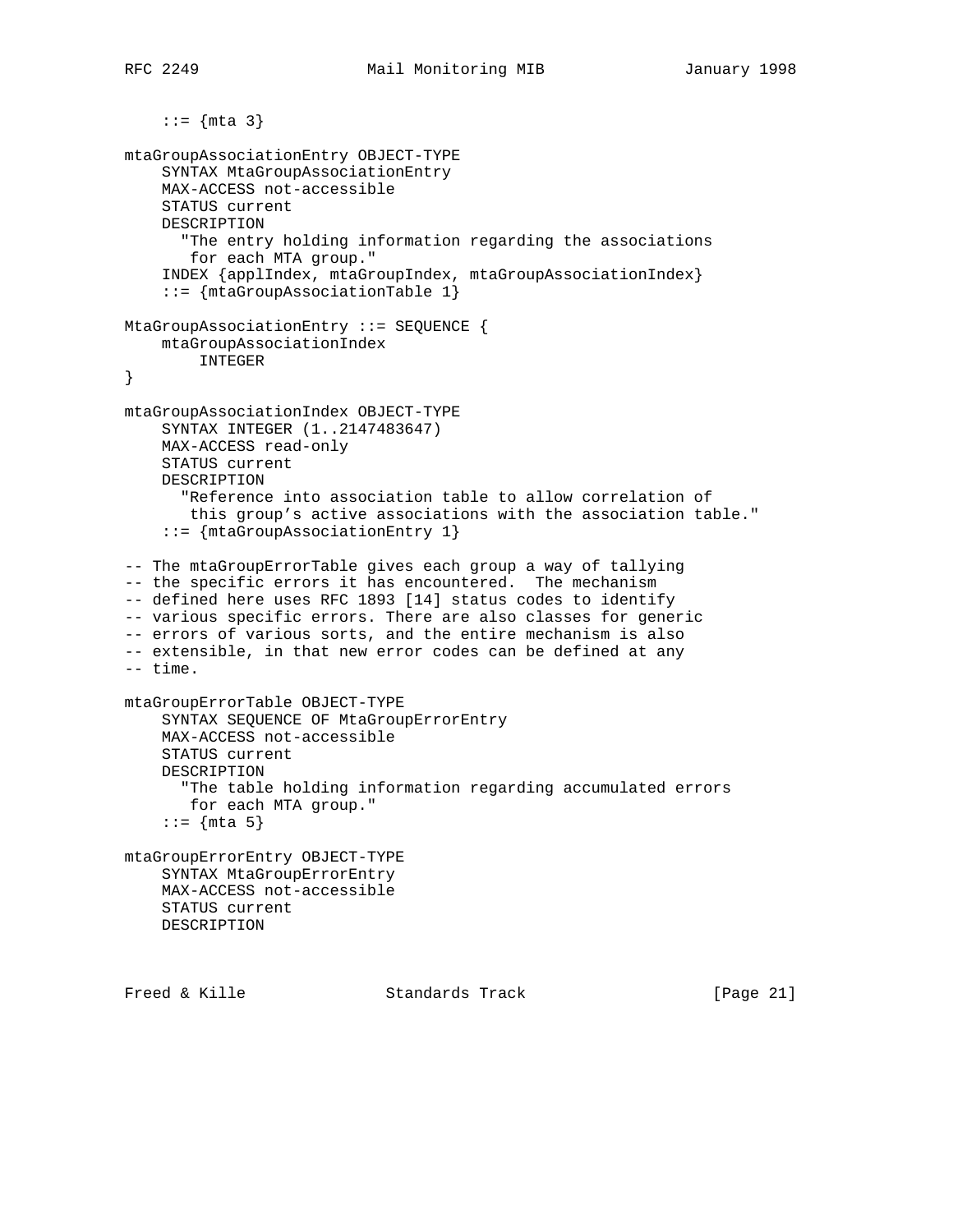```
 "The entry holding information regarding accumulated
        errors for each MTA group."
     INDEX {applIndex, mtaGroupIndex, mtaStatusCode}
     ::= {mtaGroupErrorTable 1}
MtaGroupErrorEntry ::= SEQUENCE {
     mtaGroupInboundErrorCount
         Counter32,
     mtaGroupInternalErrorCount
        Counter32,
     mtaGroupOutboundErrorCount
         Counter32
}
mtaGroupInboundErrorCount OBJECT-TYPE
     SYNTAX Counter32
     MAX-ACCESS read-only
     STATUS current
     DESCRIPTION
       "Count of the number of errors of a given type that have
       been accumulated in assocation with a particular group
        while processing incoming messages. In the case of SMTP
       these will typically be errors reporting by an SMTP
       server to the remote client; in the case of X.400
       these will typically be errors encountered while
        processing an incoming message."
     ::= {mtaGroupErrorEntry 1}
mtaGroupInternalErrorCount OBJECT-TYPE
     SYNTAX Counter32
     MAX-ACCESS read-only
     STATUS current
     DESCRIPTION
       "Count of the number of errors of a given type that have
       been accumulated in assocation with a particular group
        during internal MTA processing."
     ::= {mtaGroupErrorEntry 2}
mtaGroupOutboundErrorCount OBJECT-TYPE
     SYNTAX Counter32
     MAX-ACCESS read-only
     STATUS current
     DESCRIPTION
       "Count of the number of errors of a given type that have
       been accumulated in assocation with a particular group's
       outbound connection activities. In the case of an SMTP
        client these will typically be errors reported while
```
Freed & Kille Standards Track [Page 22]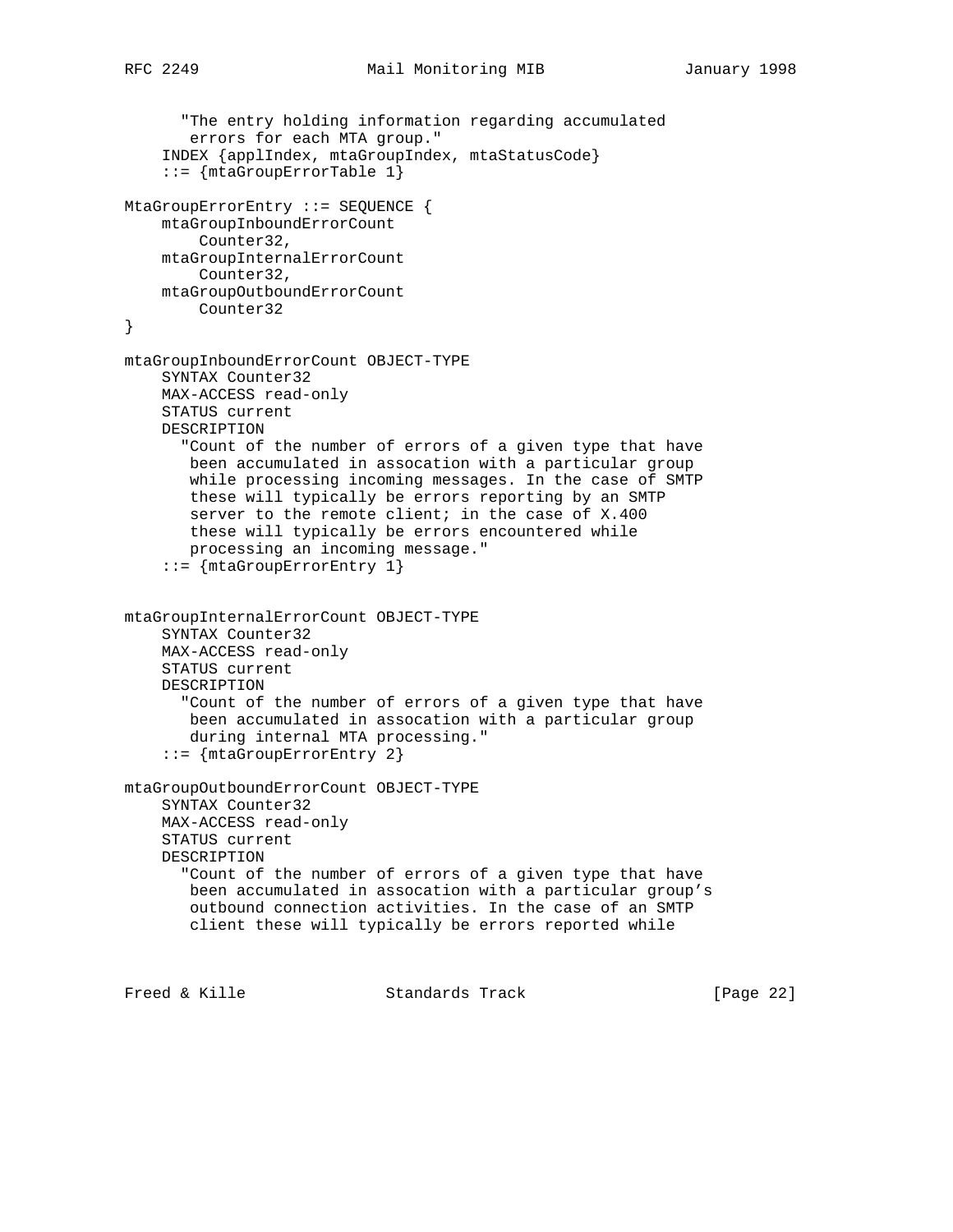```
 attempting to contact or while communicating with the
        remote SMTP server. In the case of X.400 these will
        typically be errors encountered while constructing
        or attempting to deliver an outgoing message."
     ::= {mtaGroupErrorEntry 3}
-- Conformance information
mtaConformance OBJECT IDENTIFIER ::= \{ mta 4 \}mtaGroups OBJECT IDENTIFIER ::= {mtaConformance 1}
mtaCompliances OBJECT IDENTIFIER ::= {mtaConformance 2}
-- Compliance statements
mtaCompliance MODULE-COMPLIANCE
     STATUS current
     DESCRIPTION
       "The compliance statement for SNMPv2 entities which
       implement the Mail Monitoring MIB for basic
       monitoring of MTAs."
     MODULE -- this module
      MANDATORY-GROUPS {mtaGroup}
     ::= {mtaCompliances 1}
mtaAssocCompliance MODULE-COMPLIANCE
     STATUS current
     DESCRIPTION
       "The compliance statement for SNMPv2 entities which
       implement the Mail Monitoring MIB for monitoring of
       MTAs and their associations."
     MODULE -- this module
      MANDATORY-GROUPS {mtaGroup, mtaAssocGroup}
     ::= {mtaCompliances 2}
mtaErrorCompliance MODULE-COMPLIANCE
     STATUS current
     DESCRIPTION
       "The compliance statement for SNMPv2 entities which
        implement the Mail Monitoring MIB for monitoring of
        MTAs and detailed errors."
     MODULE -- this module
      MANDATORY-GROUPS {mtaGroup, mtaErrorGroup}
     ::= {mtaCompliances 3}
mtaFullCompliance MODULE-COMPLIANCE
     STATUS current
    DESCRIPTION
```
Freed & Kille **Standards Track** [Page 23]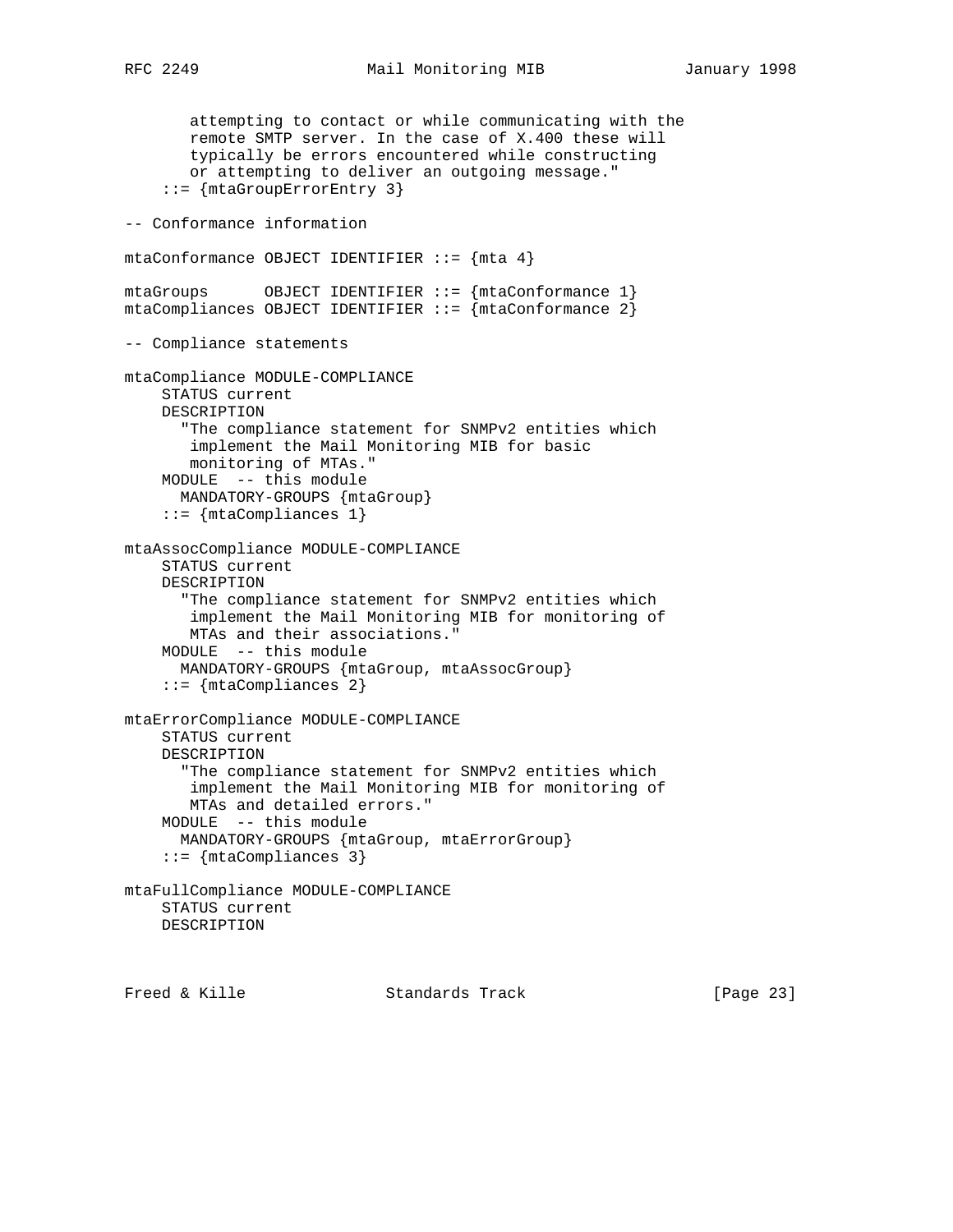"The compliance statement for SNMPv2 entities which implement the full Mail Monitoring MIB for monitoring of MTAs, associations, and detailed errors." MODULE -- this module MANDATORY-GROUPS {mtaGroup, mtaAssocGroup, mtaErrorGroup}  $::=$  {mtaCompliances 4} -- Units of conformance mtaGroup OBJECT-GROUP OBJECTS { mtaReceivedMessages, mtaStoredMessages, mtaTransmittedMessages, mtaReceivedVolume, mtaStoredVolume, mtaTransmittedVolume, mtaReceivedRecipients, mtaStoredRecipients, mtaTransmittedRecipients, mtaSuccessfulConvertedMessages, mtaFailedConvertedMessages, mtaGroupReceivedMessages, mtaGroupRejectedMessages, mtaGroupStoredMessages, mtaGroupTransmittedMessages, mtaGroupReceivedVolume, mtaGroupStoredVolume, mtaGroupTransmittedVolume, mtaGroupReceivedRecipients, mtaGroupStoredRecipients, mtaGroupTransmittedRecipients, mtaGroupOldestMessageStored, mtaGroupInboundAssociations, mtaGroupOutboundAssociations, mtaLoopsDetected, mtaGroupAccumulatedInboundAssociations, mtaGroupAccumulatedOutboundAssociations, mtaGroupLastInboundActivity, mtaGroupLastOutboundActivity, mtaGroupLastOutboundAssociationAttempt, mtaGroupRejectedInboundAssociations, mtaGroupFailedOutboundAssociations, mtaGroupInboundRejectionReason, mtaGroupOutboundConnectFailureReason, mtaGroupScheduledRetry, mtaGroupMailProtocol, mtaGroupName, mtaGroupSuccessfulConvertedMessages, mtaGroupFailedConvertedMessages, mtaGroupDescription, mtaGroupURL, mtaGroupCreationTime, mtaGroupHierarchy, mtaGroupOldestMessageId, mtaGroupLoopsDetected} STATUS current DESCRIPTION "A collection of objects providing basic monitoring of MTAs."  $::=$   $\{mtaGroups 1\}$ mtaAssocGroup OBJECT-GROUP OBJECTS { mtaGroupAssociationIndex} STATUS current DESCRIPTION "A collection of objects providing monitoring of MTA associations."

Freed & Kille Standards Track [Page 24]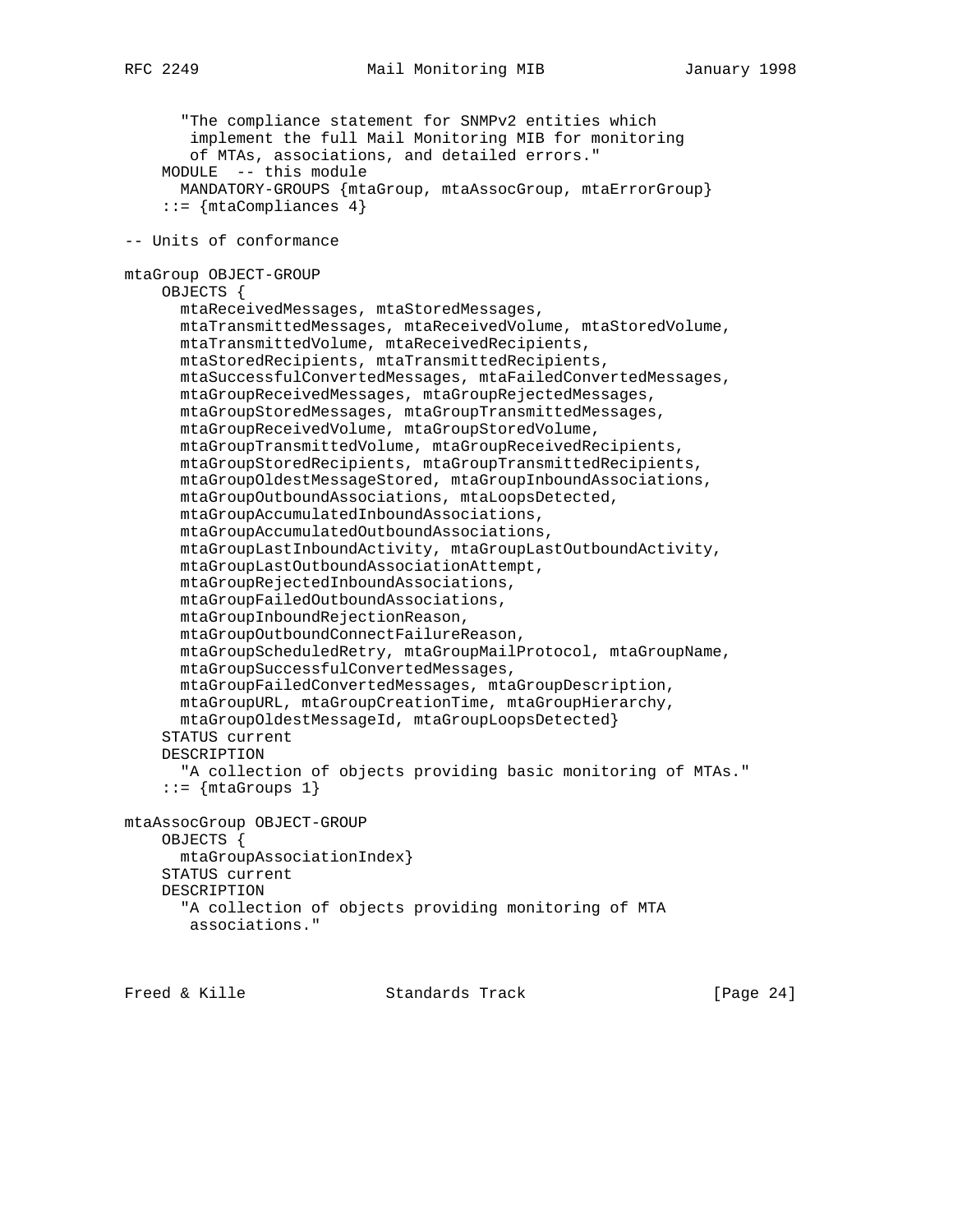```
::= {mtaGroups 2}
```

```
mtaErrorGroup OBJECT-GROUP
    OBJECTS {
      mtaGroupInboundErrorCount, mtaGroupInternalErrorCount,
       mtaGroupOutboundErrorCount}
     STATUS current
     DESCRIPTION
       "A collection of objects providing monitoring of
       detailed MTA errors."
    ::= \{mtaGroups 3\}
```
END

7. Changes made since RFC 1566

 The only changes made to this document since it was issued as RFC 1566 [11] are the following:

- (1) A number of DESCRIPTION fields have been reworded, hopefully making them clearer.
- (2) mtaGroupDescription and mtaGroupURL fields have been added. These fields are intended to identify and describe the MTA and the various MTA groups.
- (3) The time since the last outbound association attempt is now distinct from the time since the last successfuol outbound association attempt.
- (4) Conversion operation counters have been added.
- (5) A mechanism to explicitly describe group hierarchies has been added.
- (6) A mechanism to count specific sorts of errors has been added.
- (7) A field for the ID of the oldest message in a group's queue has been added.
- (8) Per-MTA and per-group message loop counters have been added.
- (9) A new table has been added to keep track of any errors an MTA encounters.

Freed & Kille **Standards Track** [Page 25]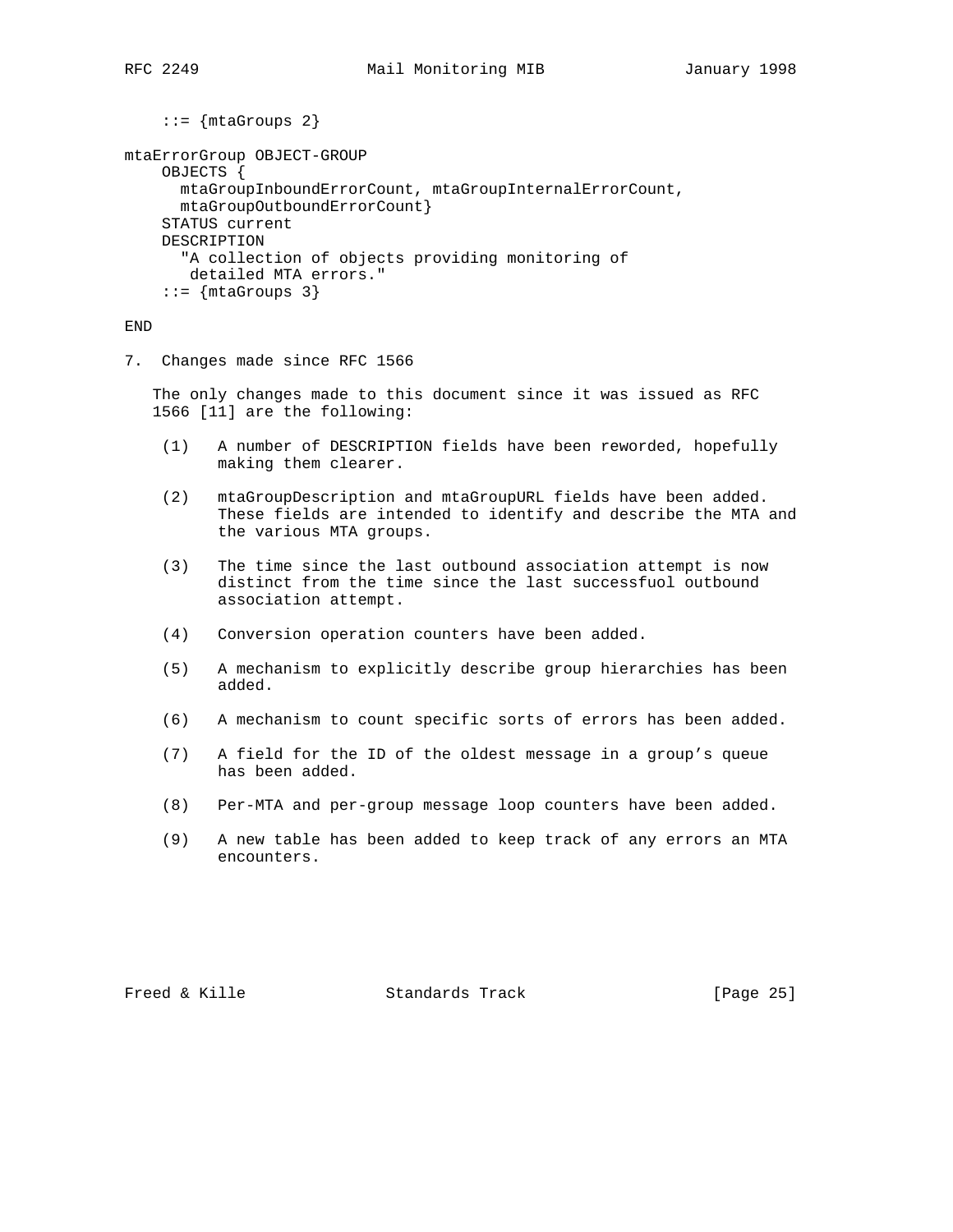8. Acknowledgements

 This document is a work product of the Mail and Directory Management (MADMAN) Working Group of the IETF. It is based on an earlier MIB designed by S. Kille, T. Lenggenhager, D. Partain, and W. Yeong. The Electronic Mail Association's TSC committee was instrumental in providing feedback on and suggesting enhancements to RFC 1566 [11] that have led to the present document.

- 9. References
	- [1] SNMPv2 Working Group, Case, J., McCloghrie, K., Rose, M., and S. Waldbusser, "Structure of Management Information for Version 2 of the Simple Network Management Protocol (SNMPv2)", RFC 1902, January 1996.
	- [2] SNMPv2 Working Group, Case, J., McCloghrie, K., Rose, M., and S. Waldbusser, "Textual Conventions for Version 2 of the Simple Network Management Protocol (SNMPv2)", RFC 1903, January 1996.
	- [3] SNMPv2 Working Group, Case, J., McCloghrie, K., Rose, M., and S. Waldbusser, "Conformance Statements for Version 2 of the Simple Network Management Protocol (SNMPv2)", RFC 1904, January 1996.
	- [4] SNMPv2 Working Grou, Case, J., McCloghrie, K., Rose, M., and S. Waldbusser, "Protocol Operations for Version 2 of the Simple Network Management Protocol (SNMPv2)", RFC 1905, January 1996.
	- [5] SNMPv2 Working Group, Case, J., McCloghrie, K., Rose, M., and S. Waldbusser, "Transport Mappings for Version 2 of the Simple Network Management Protocol (SNMPv2)", RFC 1906, January 1996.
	- [6] SNMPv2 Working Group, Case, J., McCloghrie, K., Rose, M., and S. Waldbusser, "Management Information Base for Version 2 of the Simple Network Management Protocol (SNMPv2)", RFC 1907, January 1996.
	- [7] SNMPv2 Working Group, Case, J., McCloghrie, K., Rose, M., and S. Waldbusser, "Coexistence between Version 1 and Version 2 of the Internet-standard Network Management Framework", RFC 1908, January 1996.
	- [8] Freed, N., and S. Kille, "The Network Services Monitoring MIB", RFC 2248, January 1998.
	- [9] Kille, S., "A String Representation of Distinguished Names", RFC 1779, March 1995.

| Freed & Kille<br>Standards Track | [Page 26] |  |
|----------------------------------|-----------|--|
|----------------------------------|-----------|--|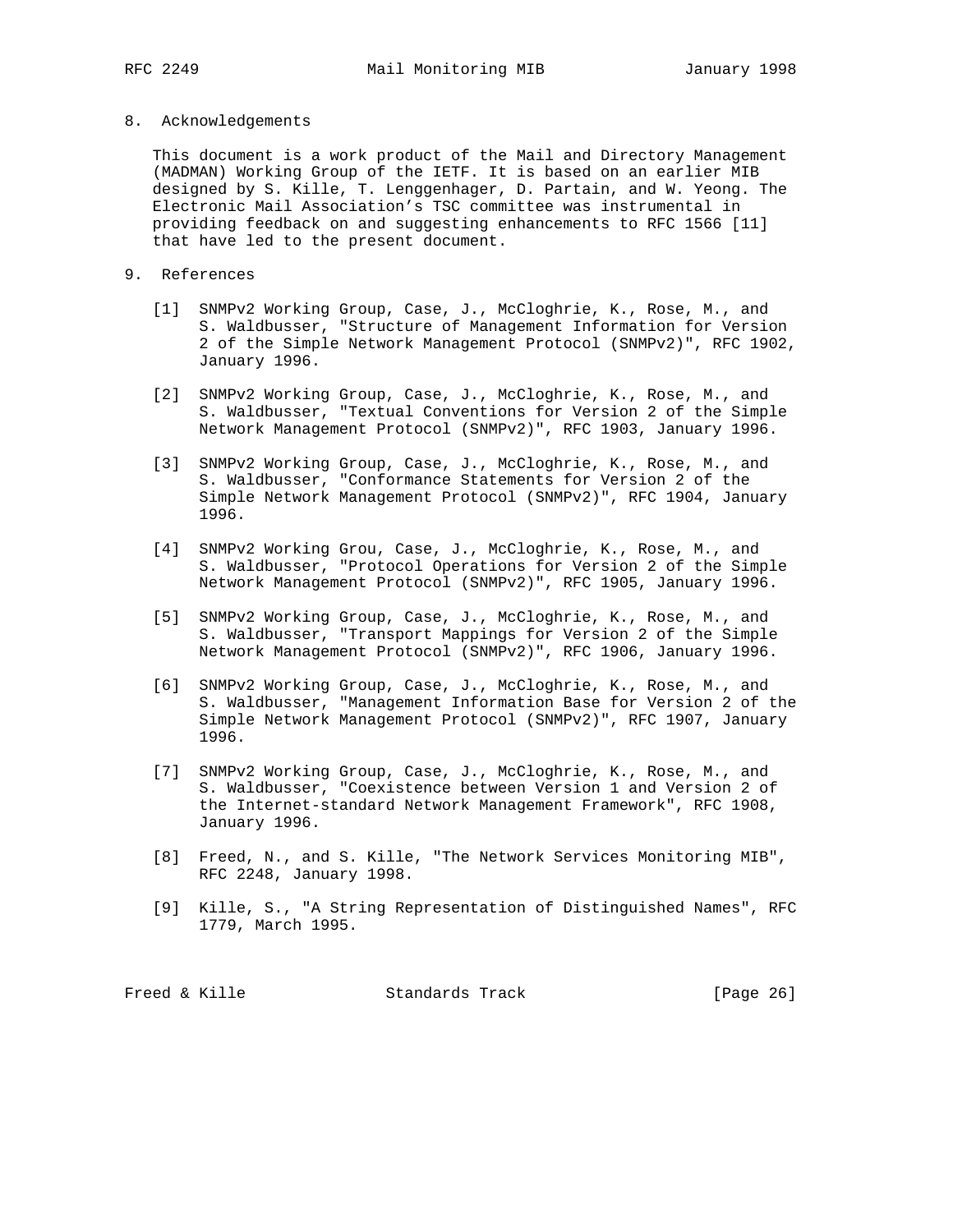- [10] Berners-Lee, T., Masinter, L. and M. McCahill, Uniform Resource Locators (URL)", RFC 1738, December 1994.
- [11] Freed, N. and S. Kille, "Mail Monitoring MIB", RFC 1566, January 1994.
- [12] Kille, S., "Mapping between X.400(1988) / ISO 10021 and RFC 822", RFC 1327, May 1992.
- [13] Crocker, D., "Standard for the Format of ARPA Internet Text Message", RFC 822, August 1982.
- [14] Vaudreuil, G., "Enhanced Mail System Status Codes", RFC 1893, January 1996.
- 10. Security Considerations

 This MIB does not offer write access, and as such cannot be used to actively attack a system. However, this MIB does provide passive information about the existance, type, and configuration of applications on a given host that could potentially indicate some sort of vulnerability. Finally, the information MIB provides about network usage could be used to analyze network traffic patterns.

11. Author and Chair Addresses

 Ned Freed Innosoft International, Inc. 1050 Lakes Drive West Covina, CA 91790 USA

 Phone: +1 626 919 3600 Fax: +1 626 919 3614 EMail: ned.freed@innosoft.com

 Steve Kille, MADMAN WG Chair ISODE Consortium The Dome, The Square Richmond TW9 1DT UK

 Phone: +44 181 332 9091 EMail: S.Kille@isode.com

Freed & Kille **Standards Track** [Page 27]